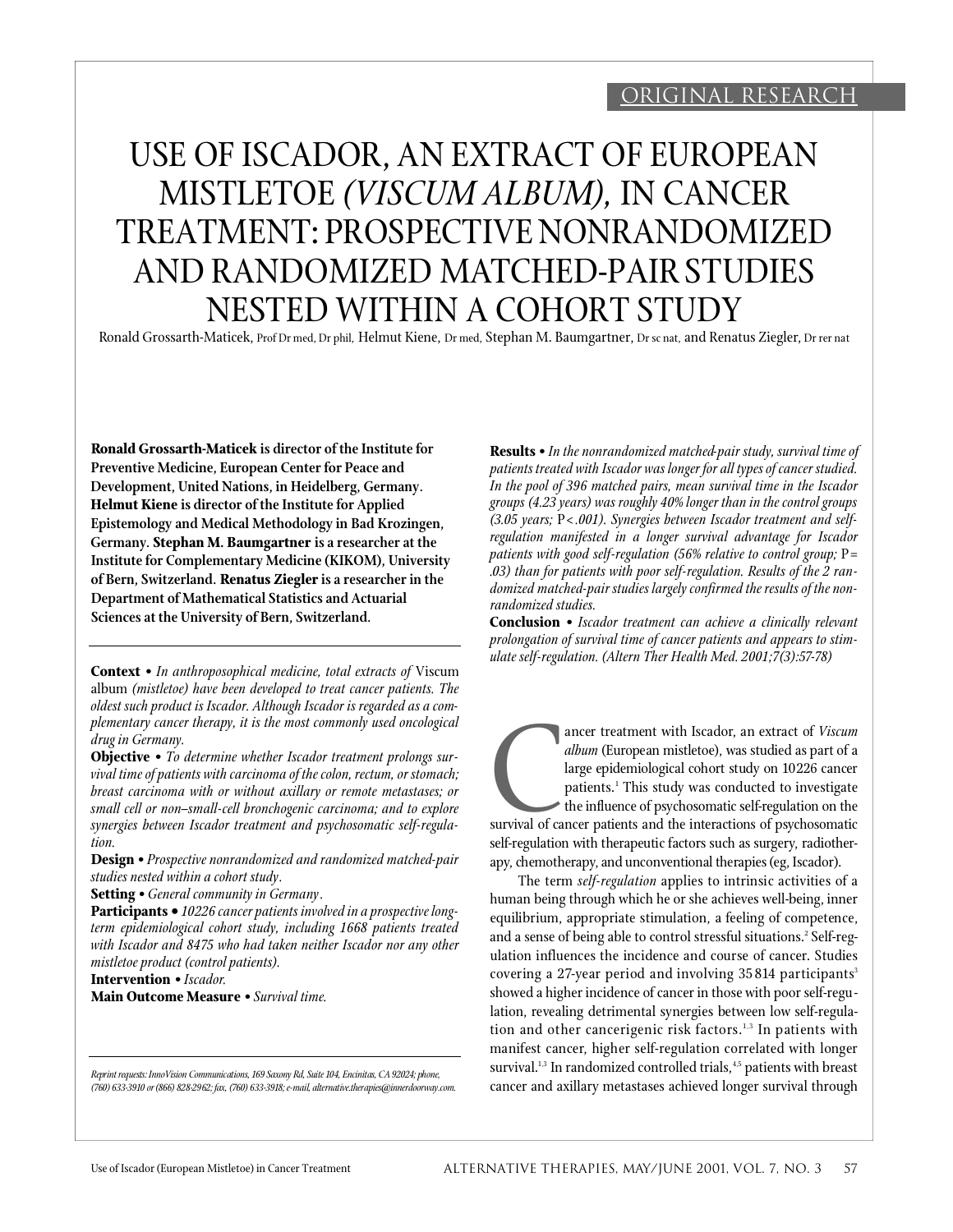autonomy training $^{\rm 6}$  that improved self-regulation, $^{\rm 4}$  or through similar psychostimulation.<sup>5</sup>

To investigate interactions between self-regulation and other therapeutic factors, a multitude of prospective nonrandomized and randomized matched-pair studies were nested into a cohort study on 10226 cancer patients; 1 of the nonrandomized studies and 2 of the randomized studies were related to Iscador treatment; these studies are described here.

Iscador is a total extract of European mistletoe (Viscum *album*) that was first used for cancer therapy in 1922 by Rudolf Steiner and Ita Wegman on the basis of anthroposophy.<sup>7</sup> Even though Iscador is regarded as a complementary cancer treatment, it is the most commonly used oncological medicine in Germany today.<sup>8</sup>

Mistletoe extracts are generally administered subcutaneously and sometimes intravenously or peritumorally. They contain a multitude of substances that have immunostimulatory and cytotoxic or—as illustrated by animal studies—antitumorigenic and antimetastatic effects, including viscotoxins, lectins (ML-I, ML-II, ML-III, VisalbCBA), polysaccharides (eg, rhamnogalacturonane), oligosaccharides, Vester proteins, Kuttan peptides, alkaloids, and vesicles.<sup>9, 10</sup> Important effects of mistletoe extracts include immunostimulation, triggering of programmed tumor cell death (apoptosis), and DNA protection.<sup>10</sup>

According to a 1989 review article, 6 evaluable case series and 35 evaluable clinical studies, most of which included historical control groups, had been published.<sup>11</sup> In 34 of these studies, the results (survival times, remission rates, quality of life) of the patients treated with mistletoe were superior to those of the control patients<sup>11</sup>; the methodological rigor of these studies, however, was disputed. $^{12}$  The authors of a 1994 review $^{13}$  did not find sufficient evidence to recommend the use of mistletoe products for the treatment of cancer.

The primary purpose of the total systemic epidemiology study program, of which the Iscador studies reported here were part, was to investigate psychosomatic self-regulation and its interactions with other therapeutic factors. This explains why only the mere fact of Iscador treatment has been documented; the types of Iscador, dosages, variations in dose, and breaks in treatments were not recorded. Nevertheless, the nonrandomized and randomized studies related to Iscador offer interesting insights into the use of Iscador. A structural overview of these studies is given in Figure 1.

## **OBJECTIVES**

The purpose of this study was to clarify interactions between Iscador treatment and psychosomatic self-regulation. The primary question was as follows: Does Iscador treatment influence the survival time of cancer patients? Secondary questions were as follows: Does Iscador treatment influence self-regulation? Does self-regulation influence the results of Iscador treatment?

Tertiary questions were as follows: Does the influence (if any) of Iscador treatment on the survival time of cancer patients depend on the duration of treatment? (Mistletoe therapy in an throposophical medicine is often applied as long-term treatment. Is long-term application justified?) Does the influence (if any) of Iscador treatment on the survival time of cancer patients depend on the patients' willingness or unwillingness to participate in a double-blind study? (The concept of psychosomatic self-regulation suggests that participation in a double-blind study, in the German healthcare system, presupposes low selfregulation on behalf of the patient.)

## **METHODS**

## **Recruitment of Patients**

The total epidemiological study program (the cohort study and the nested nonrandomized and randomized studies) was based on a pool of 11009 cancer patients with carcinoma of the breast, rectum, colon, or stomach, or bronchogenic carcinoma, who were recruited as follows:

• 5809 patients from the Heidelberg prospective intervention study.<sup>1,3</sup> In this study, 35814 persons were questioned on their degree of self-regulation to examine the link between selfregulation and the prevalence of chronic diseases. At the time of the initial questioning between 1971 and 1978, 2293 of the respondents already had a diagnosis of cancer. Up to 1988, an additional 3516 respondents had cancer diagnosed, yielding 5809 cancer patients total.

• 1117 patients from the oncological aftercare register of the University Surgery Clinic of Heidelberg, Germany, between 1973 and 1978.

• 918 patients from files of 12 other clinics in the Federal Republic of Germany between 1971 and 1978.

• 3165 patients who consulted the Institute for Preventive Medicine, Heidelberg, between 1971 and 1988, with various practical questions on diet, psychology, and so on.

These 11009 cancer patients were invited by letter or telephone to participate in a study seeking to identify factors that promote a favorable course of disease. A total of 783 patients declined to participate for various reasons (eg, because they were unwilling to disclose any information). A total of 10226 patients (92.9%) agreed to participate and were visited by interviewers. A total of 150 interviewers were employed between 1973 and 1988.

Of the 10226 patients who were willing to participate in the study, 1668 (16%) had received Iscador treatment, 83 (1%) had been treated with other mistletoe products, and 8475 (83%) had not received any form of mistletoe treatment.

## **Information Collected About Patients**

Data on the patients, supplied by the patients, their relatives, the attending physicians, and available at the clinics, were collected using an interviewer-based standardized checklist that included the following questions (because computerized data management systems were still in their infancy at the beginning of the 1970s, data were recorded on cards in patients' files):

1. Personal data including date of birth, sex, and date of first cancer diagnosis.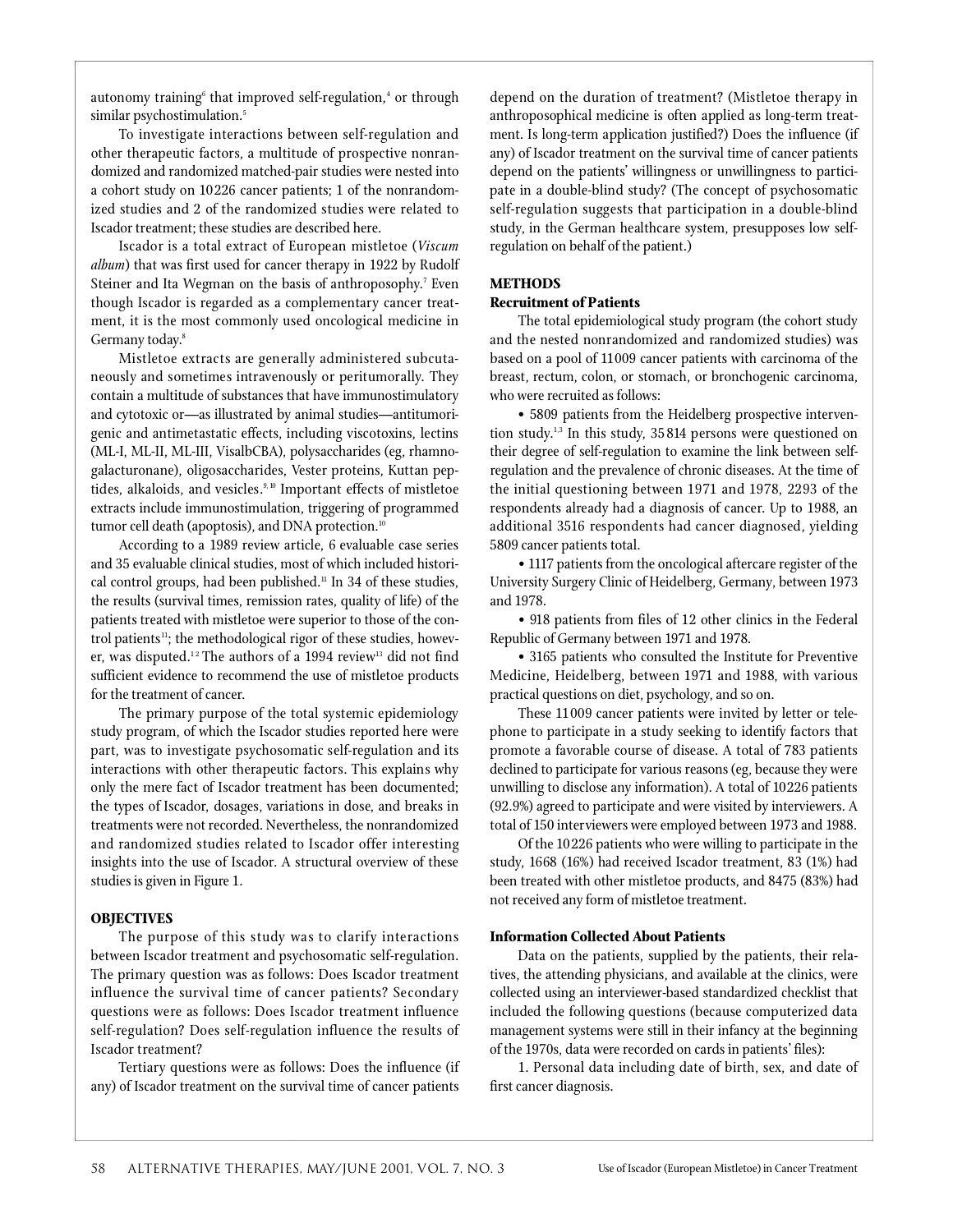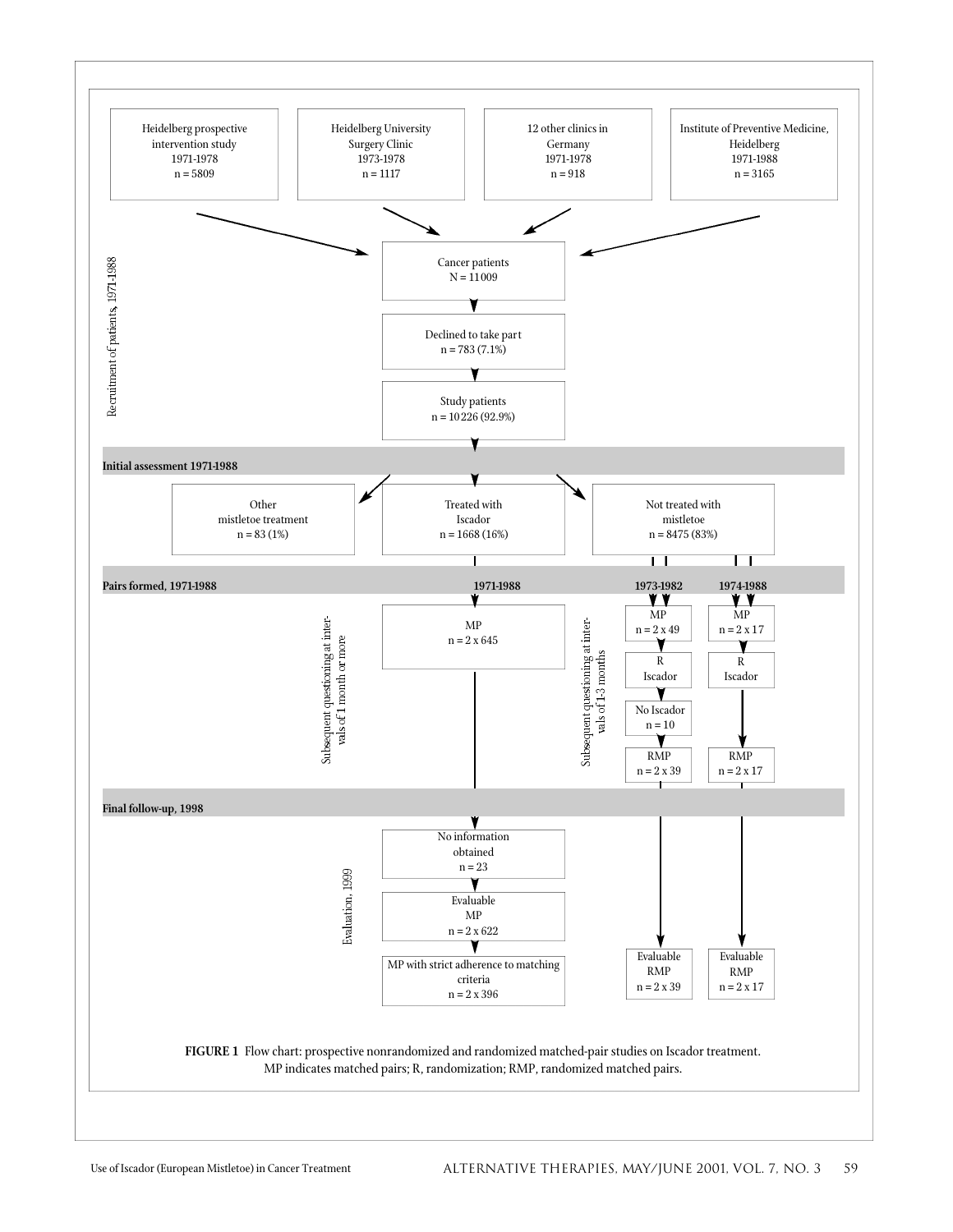2. Information about the tumor, such as tumor type and stage at the date of the first cancer diagnosis, plus histologic findings in the case of bronchogenic carcinoma.

3. Conventional treatment: Had the patient undergone surgery, chemotherapy, radiotherapy, or hormone treatment? If so, which ones, when, and how often?

4. Alternative therapies: Had the patient been treated with Iscador, other mistletoe products, enzyme products, thymus p roducts, multivitamin or mineral products, bacterial (active) pyrotherapy, physical (passive) pyrotherapy, or psychotherapy? If so, did the treatment last for 1 to 3 months, 4 to 6 months, 7 to 9 months, 10 to 12 months, or longer?

5. Self-regulation: A questionnaire <sup>3</sup> with 16 items and scaled response options was used to rate patients' self-regulation (scores from 1 to 6). The test-retest reliability of this questionnaire is 0.80 and the Cronbach is 0.82.<sup>6</sup>

6. Willingness to take part in a double-blind study: patients were asked whether they would be willing to take part in a clinical double-blind study for the purposes of scientific research into treatments with unknown efficacies.

#### **Inclusion and Allocation of Patients**

*Nonrandomized, Prospective, Matched-pair Study on Iscador Treatment*. During the continuous recruitment of patients from 1973 to 1988, for every newly recruited patient who had been treated with Iscador, a matching patient was chosen from the pool of file cards on patients who had not received mistletoe treatment. In each case it was verified by telephone or through a home visit that this matched patient was still alive at the time of pairing; what further therapies the patient had received since the last contact were also checked. The matching criteria are listed in Table 1. Therefore, to be included in this prospective matchedpair study, a patient had to have the information available to be matched; patients who did not have a match were excluded.

In an effort to generate a large number of matched pairs, up to 2 minor deviations from the matching criteria (Table 1) were tolerated in each case. This method yielded 645 pairs of patients. Follow-up of all patients in 1998 revealed that most of these 645 pairs of patients had died; their dates of death were ascertained from the local resident's registration office (*Einwohnermeldeamt*). Twenty-three of the patients treated with Iscador were still alive, but none of the control patients had survived. In 23 cases, final information was not available; thus  $622 (645 - 23)$  matched pairs of patients remained.

At the final evaluation, the authors divided these 622 pairs into 2 subgroups: (1) 226 pairs of patients with up to 2 minor deviations from the matching criteria (Table 1), and (2) 396 pairs of patients with complete adherence to the matching criteria (Table 1). The results for these 2 groups were essentially equivalent. In this article, we report only about the subgroup of 396 pairs of patients who were strictly matched; the results for the other subgroup will be published elsewhere.

Among the study population of 396 strictly matched pairs, the Iscador group and the control group did not differ significantly in patients' age and year of first diagnosis (Mann-Whitney test). Only small differences were apparent: the patients in the Iscador group were on average 0.05 years (SD, 1.81 years) older than the patients in the control group, and the date of first diagnosis was on average 0.18 years (SD, 1.19 years) earlier than in the control group. (See Table 2 for the distribution of patients according to tumor type.)

*Randomized, Prospective, Matched-pair Studies on Iscador Treatment.* From 1973 to 1982, a total of 49 matched pairs were formed among the 8475 patients who had not been treated with mistletoe. Again, the matching criteria in Table 1 were used, although deviations in sex, birth year, and year of first diagnosis were tolerated. Still, on average, the 2 groups did not differ significantly in sex distribution ( $\,$   $^2$  test), patients' age, and year of first diagnosis (Mann-Whitney test).

One patient from each of the 49 matched pairs was randomly selected as a candidate for Iscador treatment: the principal investigator put 2 slips of paper (each with the name of 1 of the patients in the pair) in a hat, and a masked assistant selected 1. The 49 candidates selected were asked if they would be willing to ask their doctors for treatment with Iscador.

Similarly, from 1974 and 1988, out of the same pool of 8475 patients, another 17 matched pairs were formed. All 34 patients had breast cancer with axillary metastases; they were not only in strict adherence with all the matching criteria listed in Table 1, but they had matching self-regulation scores. Seventeen candidates were randomly selected from each pair and advised to ask their doctor for Iscador treatment. Once again, to be included in these 2 study populations (49 pairs and 17 pairs) patients had to have sufficient data available to fulfill the matching criteria (Table 1), and patients for whom no match could be found were excluded.

Of the 49 candidates for Iscador treatment in the first study, 9 patients either did not ask their doctor or were not given the treatment, 1 died before commencing treatment, and 39 ultimately received Iscador treatment. Because the random allocation had referred to every single matched pair, any potential bias from these 10 patients who dropped out could be fully neutralized by removing the matching patient from further data assessment and evaluation. No such dropping out occurred among the 17 candidates for Iscador treatment in the second study; all 17 received treatment with Iscador. The types and stages of the tumors in the 2 groups of matched pairs are listed in Table 3. The dates of death were ascertained from the local resident's registration office during the final follow-up of all patients in 1998.

#### **Additional Data Assessment in the Randomized Studies**

For each of the 56 patients  $(39 + 17)$  randomized to receive Iscador treatment, the degree of self-regulation was assessed shortly before the Iscador treatment was started and 3 months afterwards. For the corresponding control patient, data were assessed in the same week (in the following week in 2 cases).

#### **Intervention**

The nonrandomized matched-pair study did not interfere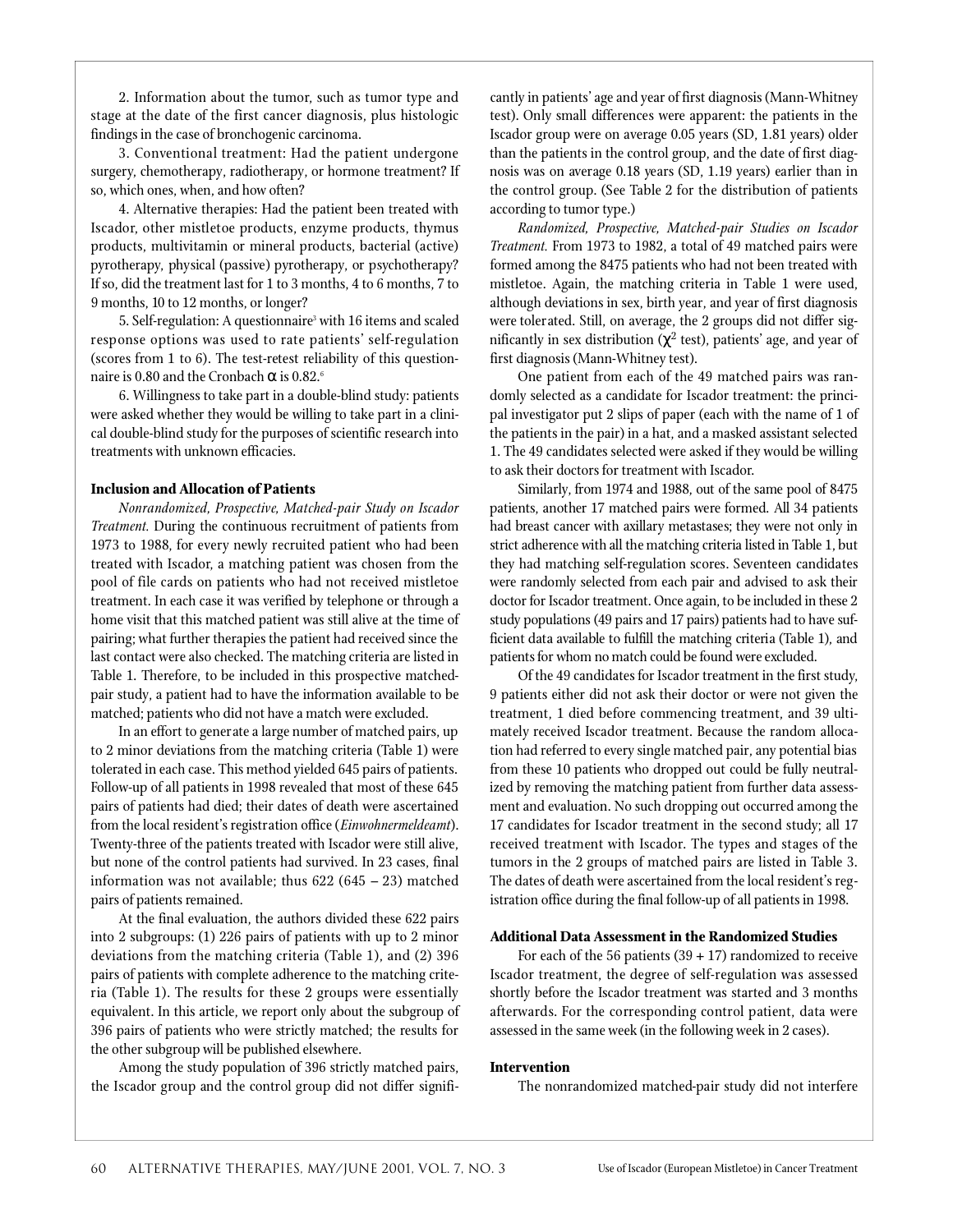|                                                                                                                                               | <b>TABLE 1</b> Pairing criteria                                                                       |
|-----------------------------------------------------------------------------------------------------------------------------------------------|-------------------------------------------------------------------------------------------------------|
|                                                                                                                                               |                                                                                                       |
| <b>General matching criteria</b><br>• Same sex                                                                                                |                                                                                                       |
| • Maximum difference in the birth year of the patient: $\pm$ 3 years<br>• Maximum difference in the year of initial diagnosis: $\pm$ 3 years  |                                                                                                       |
| <b>Tumor-specific matching criteria</b>                                                                                                       |                                                                                                       |
| Rectum carcinoma<br>Stage                                                                                                                     | I (T1-T2 N0 M0), II (T3-T4 N0 M0), III (N>0 M0), IV (M1)                                              |
| Surgery                                                                                                                                       | Yes/no                                                                                                |
| Chemotherapy<br>Radiotherapy                                                                                                                  | Yes/no<br>Yes/no                                                                                      |
| Colon carcinoma                                                                                                                               |                                                                                                       |
| Stage                                                                                                                                         | I (T1-T2 N0 M0), II (T3-T4 N0 M0), III (N>0 M0), IV (M1)                                              |
| Surgery<br>Chemotherapy                                                                                                                       | Yes/no<br>Yes/no                                                                                      |
| Breast carcinoma without metastases $(N = 0, M = 0)$                                                                                          |                                                                                                       |
| T stage<br>Menopause/chemotherapy, hormone therapy                                                                                            | $1, 2, 3,$ or $4$<br>(i) Premenopausal with chemotherapy, (ii) premenopausal without                  |
|                                                                                                                                               | chemotherapy, (iii) postmenopausal with hormone therapy,                                              |
|                                                                                                                                               | (iv) postmenopausal without hormone therapy                                                           |
| Radiotherapy<br>Breast carcinoma with axillary metastases $(N > 1, M = 0)$                                                                    | Yes/no                                                                                                |
| Stage                                                                                                                                         | IIA (T1 N1 M0), IIB (T2 N1 M0), IIIA (T1-T2 N2 M0 or T3 N1-N2 M0), IIIB                               |
| Menopause/chemotherapy, hormone therapy                                                                                                       | (T4 N1-N4 M0 or T1-T3 N3 M0)<br>(i) Premenopausal with chemotherapy, (ii) premenopausal without       |
|                                                                                                                                               | chemotherapy, (iii) postmenopausal with hormone therapy,                                              |
| Radiotherapy                                                                                                                                  | (iv) postmenopausal with chemotherapy<br>Yes/no                                                       |
| Breast carcinoma with remote metastases $(M = 1)$                                                                                             |                                                                                                       |
| Ubiquitous remote metastases with hormone therapy                                                                                             | Yes/no                                                                                                |
| Ubiquitous remote metastases with chemotherapy<br>Skeletal metastases with hormone therapy (sequential)                                       | Yes/no<br>Yes/no                                                                                      |
| Skeletal metastases with chemotherapy                                                                                                         | Yes/no                                                                                                |
| Skeletal metastases with radiotherapy<br>Lung metastases including pleura with hormone therapy                                                | Yes/no<br>Yes/no                                                                                      |
| Lung metastases including pleura with chemotherapy                                                                                            | Yes/no                                                                                                |
| Liver metastases with hormone therapy                                                                                                         | Yes/no                                                                                                |
| Liver metastases with chemotherapy<br>Brain metastases with hormone therapy                                                                   | Yes/no<br>Yes/no                                                                                      |
| Brain metastases with chemotherapy                                                                                                            | Yes/no                                                                                                |
| Other visceral metastases with hormone therapy<br>Other visceral metastases with chemotherapy                                                 | Yes/no<br>Yes/no                                                                                      |
| Soft tissue metastases (skin, lymph nodes, abdominal) with hormone therapy                                                                    | Yes/no                                                                                                |
| Soft tissue metastases (skin, lymph nodes, abdominal) with chemotherapy<br>Locoregional recurrence (thorax wall, scar, etc) with radiotherapy | Yes/no<br>Yes/no                                                                                      |
| Radiotherapy                                                                                                                                  | Yes/no                                                                                                |
| Other combinations                                                                                                                            | Yes/no                                                                                                |
| Stomach carcinoma<br>T stage                                                                                                                  | $1, 2, 3,$ or $4$                                                                                     |
| N stage                                                                                                                                       | 0, 1, 2                                                                                               |
| M stage<br>Surgery                                                                                                                            | 0, 1<br>Yes/no                                                                                        |
| Chemotherapy                                                                                                                                  | Yes/no                                                                                                |
| Radiotherapy<br>Non-small-cell bronchogenic carcinoma                                                                                         | Yes/no                                                                                                |
| Stage                                                                                                                                         | I (T1-T2 N0 M0), II (T1-T2 N1 M0), IIIA (T1-T2 N2 M0 or T3 N0-N2 M0),                                 |
|                                                                                                                                               | IIIB (T1-T4 N3 M0 or T4 N0-N3 M0), IV (M1)                                                            |
| Surgery                                                                                                                                       | (i) Surgery with the aim of cure (radical in stages I or II),<br>(ii) other surgery, (iii) no surgery |
| Radiotherapy                                                                                                                                  | Yes/no                                                                                                |
| Chemotherapy<br>Small-cell bronchogenic carcinoma ( $M = 0$ , only "limited disease" [tumor confined to 1 hemithorax])                        | Yes/no/palliative                                                                                     |
| T stage                                                                                                                                       | $1, 2, 3,$ or $4$                                                                                     |
| N stage                                                                                                                                       | 0, 1, 2<br>Yes/no                                                                                     |
| Surgery<br>Radiotherapy                                                                                                                       | Yes/no                                                                                                |
| Chemotherapy                                                                                                                                  | Yes/no                                                                                                |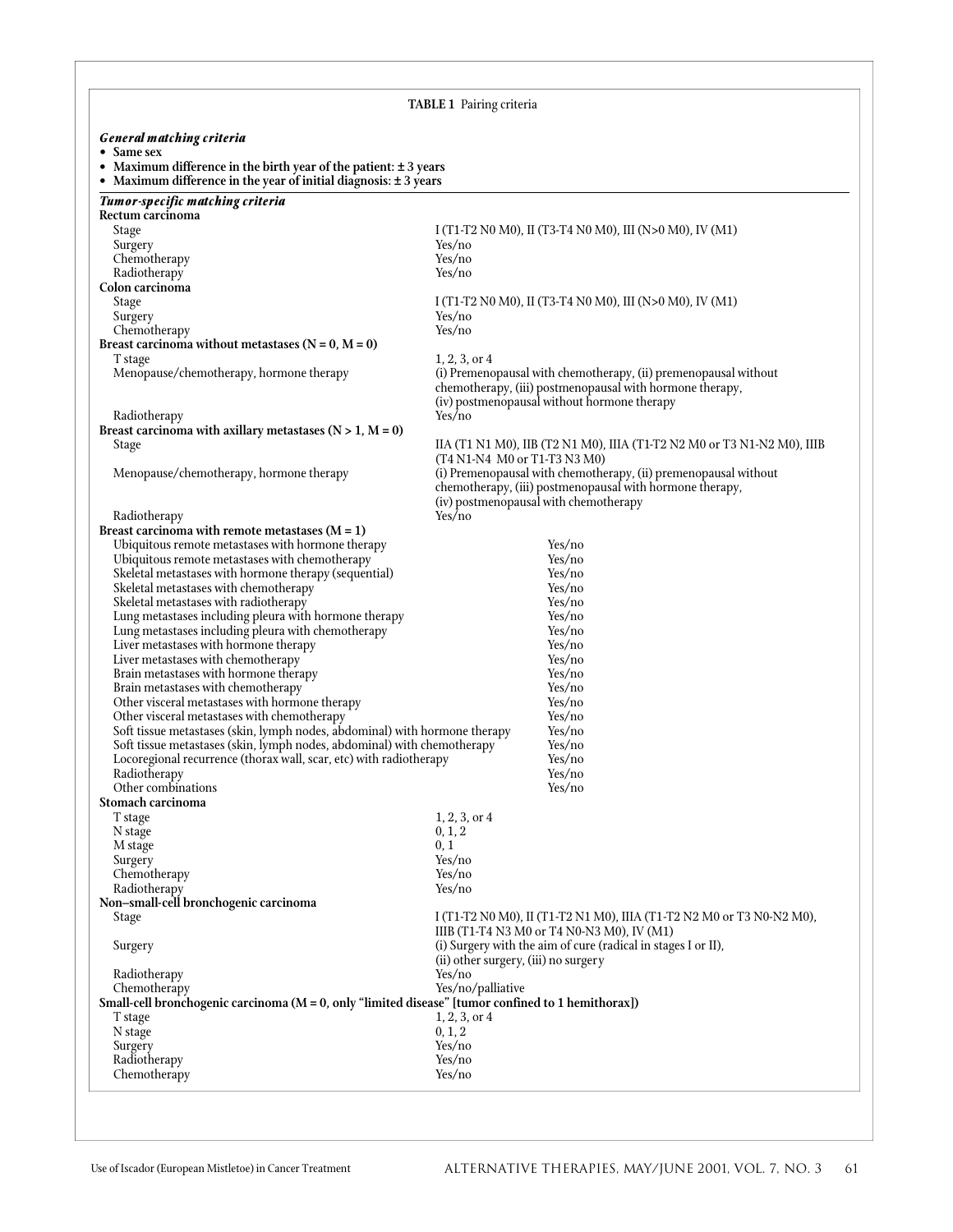with the patients' treatments; in that study, only therapies that were administered anyway were assessed. The randomized matched-pair studies induced therapeutic interventions, though only in an indirect manner, because the patients were advised to ask their doctor for Iscador treatment. In both the nonrandomized and randomized matched-pair studies, Iscador treatments were not applied by special study physicians, but by the doctors the patients themselves had selected.

#### **Follow-up**

Every patient in the nonrandomized and randomized matched-pair studies was repeatedly contacted (by telephone or home visit) and questioned about well-being, progression of disease, further diseases, continuation of treatment, and new therapies commenced. The time intervals between the inquiries were 1 to several months. Matched patients in the randomized studies were always contacted in the same week.

In the nonrandomized study and the randomized studies, only the basic fact of an Iscador treatment and its global duration were documented. The type of Iscador that was used (eg, Iscador Mali, called apple tree mistletoe; Iscador Pini, pine tree mistletoe; or Iscador Quercus, oak tree mistletoe), the dosage, and temporary interruptions of treatment were not documented.

At the final follow-up in 1998, any dates of death and causes of death not yet registered were determined from the local resident's registration offices (*Einwohnermeldeamt*) and from the local boards of health (*Gesundheitsamt*).

#### **Evaluation and Statistics**

The statistical evaluations were done at the Institute for Complementary Medicine (Kollegiale Instanz für Komplementär*medizin*) of the University of Bern, Switzerland. All calculations were performed with the software Statistica 4.1 for Macintosh (StatSoft, Inc, Tulsa, Okla). The entire evaluation was cross-checked at the Institute for Mathematical Statistics of the University of Bern, using "S-Plus 2000" (Insightful Corp, Seattle, Wash).

The same tests were used to analyze both the nonrandomized and the randomized matched-pair studies: Statistics for categorical data (eg, sex) was calculated with the  $^{-2}$  test. Variables on an ordinal scale (eg, self-regulation, except for survival time) were examined with the Mann-Whitney test or with the Wilcoxon matched-pairs test in cases of repeated measures of the same subject. Statistical analysis of survival time was done with the log-rank test. This test rather underestimates the statistical significance of treatment effects because it does not explicitly address the matched pair allocation; however, a conservative evaluation seemed justified.

The authors did not perform analyses according to "intention to treat." Impairments of internal validity due to patients who dropped out were neutralized by excluding the corresponding matched patients.

## **RESULTS**

#### **Nonrandomized, Prospective, Matched-pair Study**

Survival Time: Iscador vs Control. Mean survival time was longer in patients treated with Iscador than it was in control patients of the nonrandomized study, both overall and when broken down according to tumor type (carcinoma of the rectum, carcinoma of the colon, carcinoma of the stomach, breast carcinoma with or without axillary metastases or remote metastases, small cell and non–small-cell bronchogenic carcinoma). In 6 of the 8 subgroups, the difference in survival time was significant (*P*<.05), and in 4 of these 6 and in the group overall, the difference was highly significant (*P*<.01) (Table 2). The Kaplan-Meier

|                                                |                   | <b>TABLE 2</b> Survival time: Iscador group vs control group |                   |              |    |                   |
|------------------------------------------------|-------------------|--------------------------------------------------------------|-------------------|--------------|----|-------------------|
|                                                | No. of            | Mean survival time, years                                    | <b>Difference</b> |              |    |                   |
| Type of cancer                                 | pairs of patients | <b>Iscador</b> group                                         | Control group     | <b>Years</b> | %  | P (log-rank test) |
| Rectum carcinoma                               | 69                | 4.68                                                         | 3.04              | 1.64         | 54 | .002              |
| Colon carcinoma                                | 90                | 6.18                                                         | 4.46              | 1.72         | 39 | < .001            |
| Breast carcinoma without<br>metastases         | 29                | 6.08                                                         | 4.44              | 1.64         | 37 | .01               |
| Breast carcinoma with axil-<br>lary metastases | 38                | 3.86                                                         | 2.97              | 0.89         | 30 | $-.001$           |
| Breast carcinoma with<br>remote metastases     | 53                | 3.42                                                         | 2.38              | 1.04         | 44 | < .001            |
| Stomach carcinoma<br>Non-small-cell bron-      | 44                | 2.06                                                         | 1.41              | 0.65         | 46 | .06               |
| chogenic carcinoma<br>Small-cell bronchogenic  | 52                | 3.08                                                         | 2.60              | 0.48         | 18 | .05               |
| carcinoma                                      | 21                | 1.99                                                         | 1.44              | 0.55         | 38 | $.02\,$           |
| All                                            | 396               | 4.23                                                         | 3.05              | 1.18         | 39 | < .001            |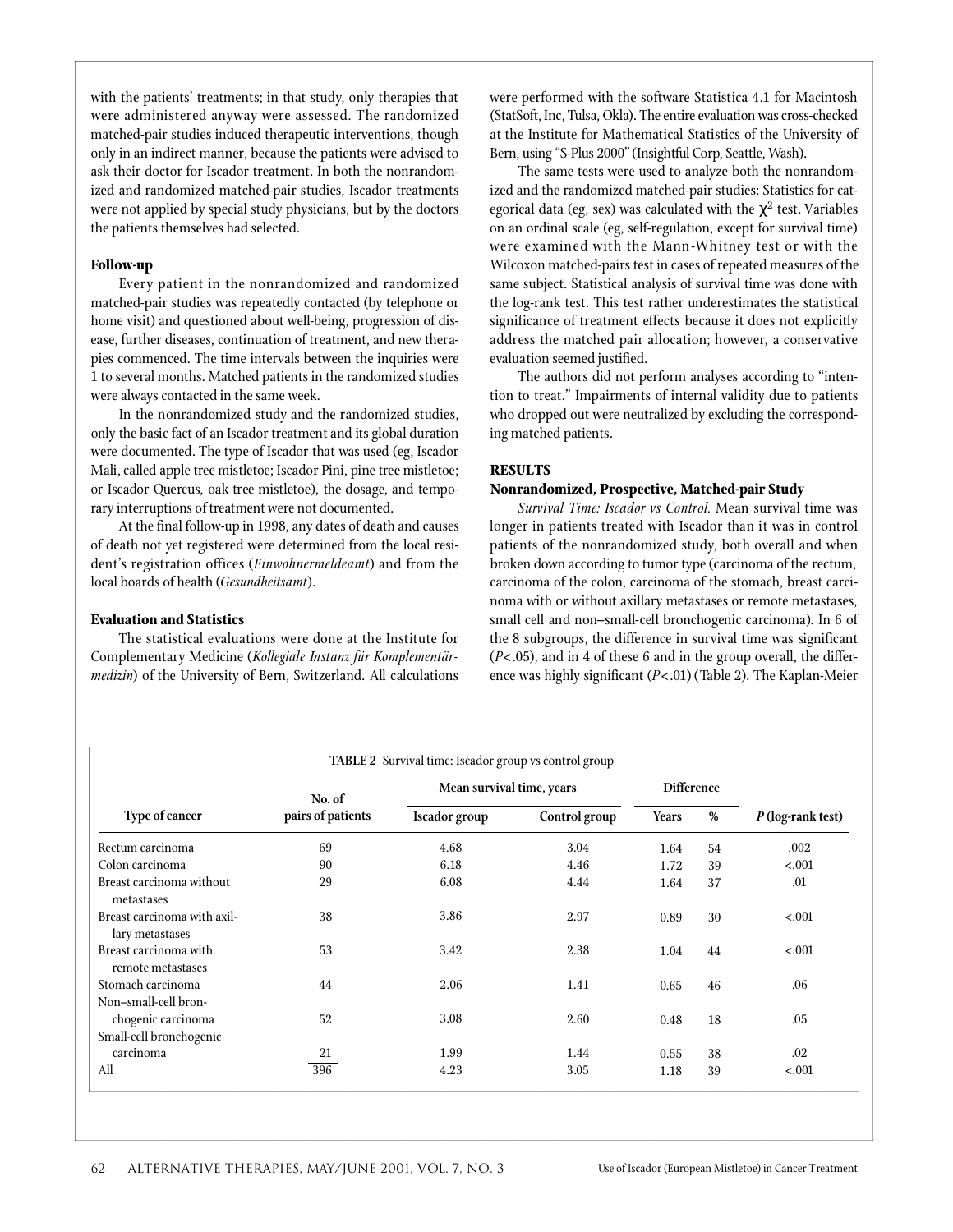|                                                                                                                     |                     | No. of pairs of patients     |  |
|---------------------------------------------------------------------------------------------------------------------|---------------------|------------------------------|--|
| Type and stage of tumor                                                                                             | Group 1             | Group 2                      |  |
| Rectum carcinoma                                                                                                    |                     |                              |  |
| Stage I, surgery                                                                                                    | 1                   |                              |  |
| Stage III, surgery                                                                                                  | $\overline{2}$      |                              |  |
| Stage III, surgery, chemotherapy                                                                                    | 1                   |                              |  |
| Stage IV, surgery, chemotherapy                                                                                     | 3                   |                              |  |
| Colon carcinoma                                                                                                     |                     |                              |  |
| Stage II, surgery                                                                                                   | 1                   |                              |  |
| Stage III, surgery, chemotherapy                                                                                    | $\overline{2}$      |                              |  |
|                                                                                                                     |                     |                              |  |
| Stomach carcinoma<br>T1N0M0, surgery                                                                                | 3                   |                              |  |
| T1N1M0, surgery                                                                                                     | $\overline{2}$      |                              |  |
| T1N0M1, surgery, radiotherapy, chemotherapy                                                                         | 1                   |                              |  |
| T2N0M0, surgery                                                                                                     | 1                   |                              |  |
| T2N1M0, surgery, chemotherapy                                                                                       | 1                   |                              |  |
| T2N1M1, surgery, chemotherapy                                                                                       | $\mathbf{1}$        |                              |  |
|                                                                                                                     |                     |                              |  |
| Non-small-cell bronchogenic carcinoma<br>Stage I, surgery (curative aim)                                            | 2                   |                              |  |
| Stage I, surgery (curative aim), radiotherapy, chemotherapy (palliative)                                            | $\mathbf 1$         |                              |  |
| Stage I, surgery (curative aim), chemotherapy (palliative)                                                          | 1                   |                              |  |
| Stage IV, surgery (other aim), chemotherapy (palliative)                                                            | 1                   |                              |  |
| Stage IV, surgery (other aim), radiotherapy                                                                         | $\mathbf{1}$        |                              |  |
|                                                                                                                     |                     |                              |  |
| Small cell bronchogenic carcinoma ( $M = 0$ , only "limited disease"<br>[tumor confined to 1 hemithorax])           |                     |                              |  |
| T1 N0 M0, surgery                                                                                                   | 3                   |                              |  |
| T1 N0 M0, surgery, chemotherapy                                                                                     | $\mathbf{1}$        |                              |  |
| T1 N1 M0, chemotherapy, radiotherapy                                                                                | 1                   |                              |  |
| T2 N0 M0, surgery, chemotherapy                                                                                     | $\mathbf{1}$        |                              |  |
| Breast carconoma without metastases $(N = 0, M = 0)$                                                                |                     |                              |  |
| T2, premenopausal, no chemotherapy                                                                                  | 1                   |                              |  |
| T4, premenopausal, no chemotherapy                                                                                  | $\mathbf{1}$        |                              |  |
|                                                                                                                     |                     |                              |  |
| Breast carcinoma with axillary metastases $(N > 1, M = 0)$                                                          |                     |                              |  |
| Stage IIA, premenopausal, chemotherapy                                                                              | 1<br>$\overline{2}$ |                              |  |
| Stage IIA, postmenopausal, hormone therapy<br>Stage IIIA, premenopausal, no chemotherapy                            |                     | $\mathbf{1}$                 |  |
| Stage IIIA, premenopausal, chemotherapy, radiotherapy                                                               |                     | 2                            |  |
| Stage IIIA, premenopausal, radiotherapy, no chemotherapy                                                            |                     | 1                            |  |
| Stage IIIA, postmenopausal, hormone therapy                                                                         |                     | 1                            |  |
| Stage IIIA, postmenopausal, hormone therapy, radiotherapy                                                           |                     | 1                            |  |
| Stage IIIB, premenopausal, no chemotherapy                                                                          |                     | 5                            |  |
| Stage IIIB, premenopausal, chemotherapy                                                                             | 1                   | 1                            |  |
| Stage IIIB, premenopausal, chemotherapy, radiotherapy                                                               |                     | $\overline{2}$               |  |
| Stage IIIB, postmenopausal, hormone therapy                                                                         |                     | $\mathbf{1}$                 |  |
| Stage IIIB, postmenopausal, hormone therapy, radiotherapy<br>Stage IIIB, postmenopausal, chemotherapy, radiotherapy |                     | $\mathbf{1}$<br>$\mathbf{1}$ |  |
|                                                                                                                     |                     |                              |  |
| Breast carcinoma with remote metastases $(M = 1)$                                                                   |                     |                              |  |
| Ubiquitous remote metastases, chemotherapy                                                                          | $\mathbf{1}$        |                              |  |
| Skeletal metastases, chemotherapy                                                                                   | $\mathbf{1}$        |                              |  |
|                                                                                                                     |                     |                              |  |

**TABLE 3** Characterization of pairs of patients in the randomized matched-pair studies according to the criteria of TABLE 1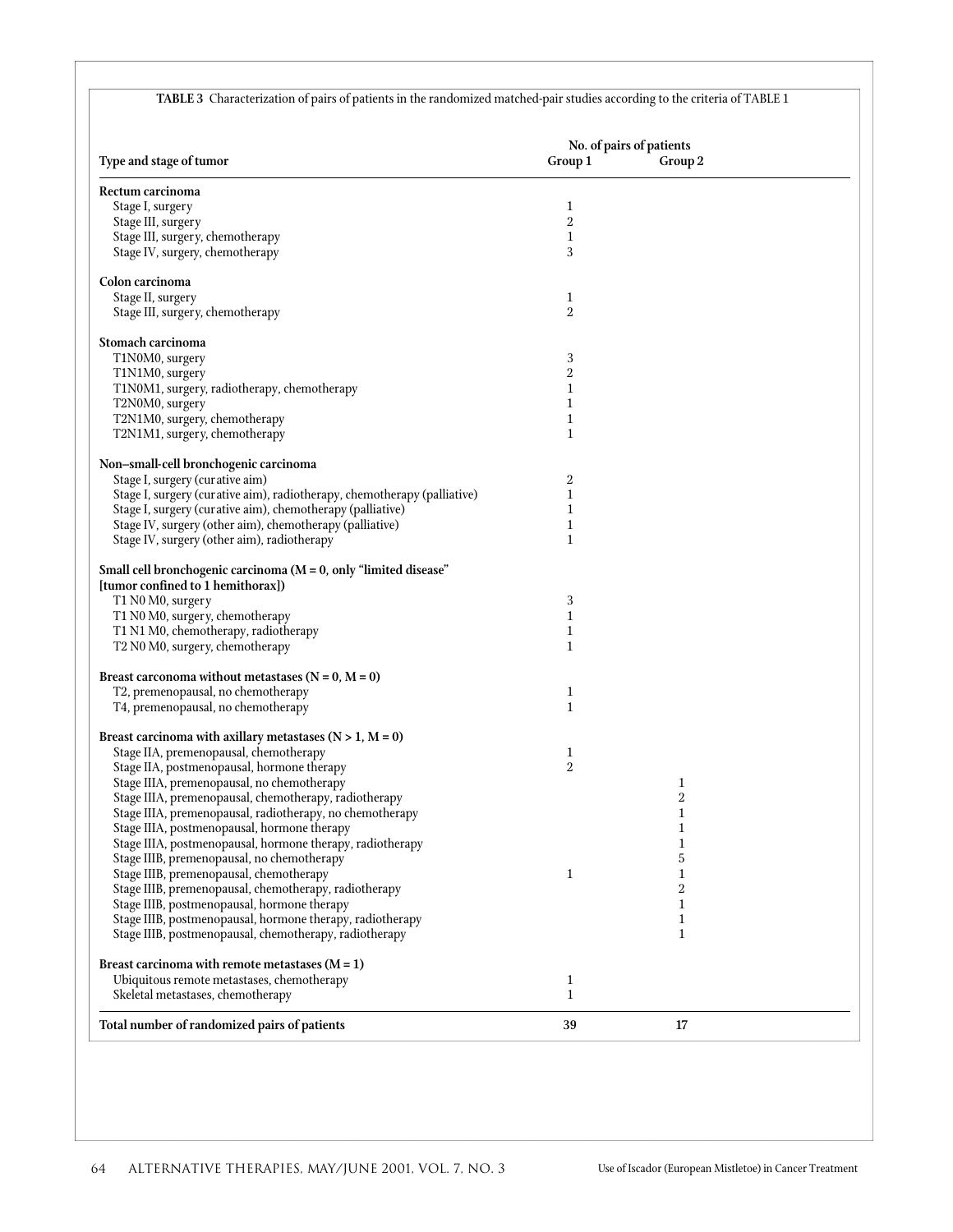cumulative survival times are shown in Figures 2 through 10.

**Survival Times of Iscador-treated and Control Patients With** Poor vs Good Self-regulation. The patients' initial assessment of the self-regulation (scores, 1-6) revealed a positive correlation between self-regulation and survival time, both for the Iscador group and the control group. High self-regulation scores on the questionnaire administered when data on the patient were collected initially were associated with long survival times (Table 4).

The distribution of self-regulation scores was significantly heterogeneous in the Iscador and control groups ( $^2$  test, P< .001). More Iscador-treated patients than control patients exhibited high self-regulation scores on the initial questionnaire (Table 4). One might wonder, therefore, whether patients with better self-regulation tend to use Iscador, and whether the higher survival time in the Iscador-treated group (Table 2) is due to the fact that Iscador treatment is an indicator rather than a cause of longer survival. The following investigation helped to clarify this issue.

*Survival Times in Pairs With Identical Self-regulation Scores: Iscador vs Control.* In 121 of the 396 matched pairs, both patients had identical self-regulation scores on the initial questionnaire. Among the Iscador-treated patients in this subgroup, the mean survival time was  $3.82$  years, compared to  $2.98$  years in the corresponding control patients. The difference of 0.84 years in favor of the Iscador-treated group is significant  $(P=.01;$ log-rank test, Table 5). This difference cannot be due to better self-regulation in the patients treated with Iscador, because the initial self-regulation scores were identical in these 121 Iscadortreated patients and the matched control patients. The result suggests that Iscador treatment can indeed increase the survival time of cancer patients.

Among these 121 matched pairs with matching initial selfregulation values, we found that the higher the degree of self-regulation, the longer the mean survival advantage with Iscador treatment:  $0.00$  years for scores 1 to 2;  $0.44$  years for score 3; 1.06 years for score 4; and 2.90 years for scores 5 to 6 (Table 5). This finding suggests that self-regulation influences the effects of Iscador treatment on survival time.

**Survival Time as a Function of the Relative Duration of Iscador** *Treatment: Iscador vs Control. It needed to be clarified whether* the success of Iscador treatment was dependent on the duration of administration. However, reference to the absolute length of treatment would introduce a selection bias, because patients who live longer have more time to take the Iscador. Therefore, the relative duration of treatment was determined for every Iscador-treated patient in the 396 matched pairs; that is, whether Iscador treatment lasted 0% to 20%, 20% to 40%, 40% to 60%, 60% to 80%, or 80% to 100% of the survival time. Only when relative treatment duration was greater than 20% did Iscador-treated patients have a survival advantage over control p atients, and that advantage increased with longer durations of treatment (Table 6).

**Survival Time as a Function of the Relative Duration of Iscador** *Treatment in Patients With Initially Identical Self-regulation: Iscador vs Control.* Whether the survival advantage afforded by long-term treatment with Iscador (see preceding sections) was due merely to an initially higher self-regulation had to be clarified. It is conceivable that patients with better self-regulation might show a greater tendency to long-term use of Iscador, in which case their longer survival times could simply be a consequence of self-regulation rather than a result of their relatively longer Iscador treatment. To rule out this possibility, those 121 matched pairs with initially

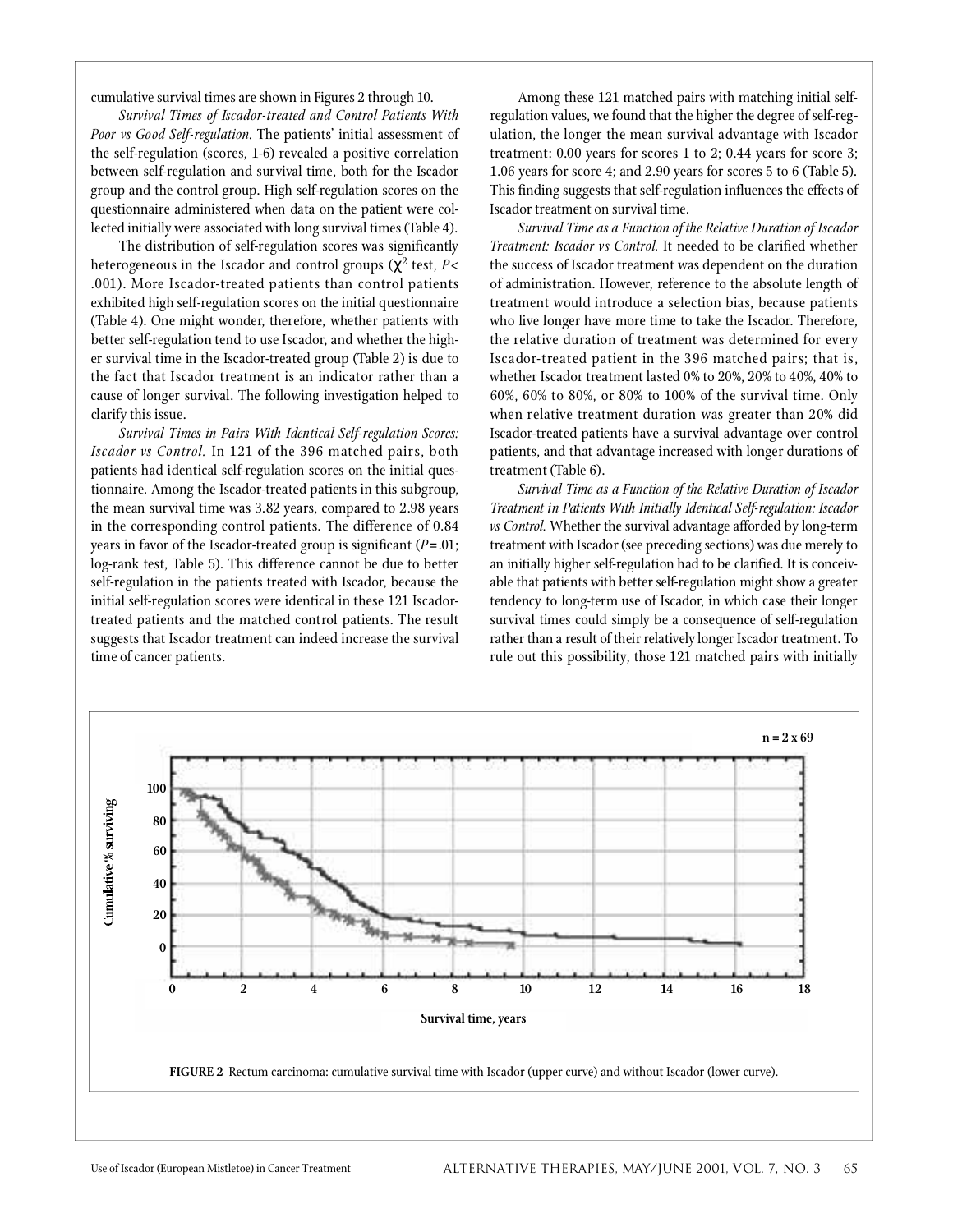

identical self-regulation scores (preceding sections) were checked. Their survival time was examined as a function of the relative durations of Iscador treatment (0-20%, 20-40%, 40-60%, 60-80%, and 80-100% of survival time). Again, there was a positive correlation between the survival advantage and the relative duration of administration (Table 7). In view of the initially identical self-regulation scores of these 121 matched pairs, it is unlikely that this positive correlation would be a consequence of primarily different levels of self-regulation.

Self-regulation and Survival Time in Patients Willing and *Unwilling to Participate in a Double-blind Study: Iscador vs Control.* To clarify whether willingness to participate in a double-blind study expresses reduced self-regulation, thereby leading to shorter survival time, the following procedure was adopted. All patients were asked whether they would be willing to take part in a double-blind clinical study for the purposes of scientific research into new treatments. Among the 396 matched pairs (n=792 patients), a total of 732 responses were obtained.

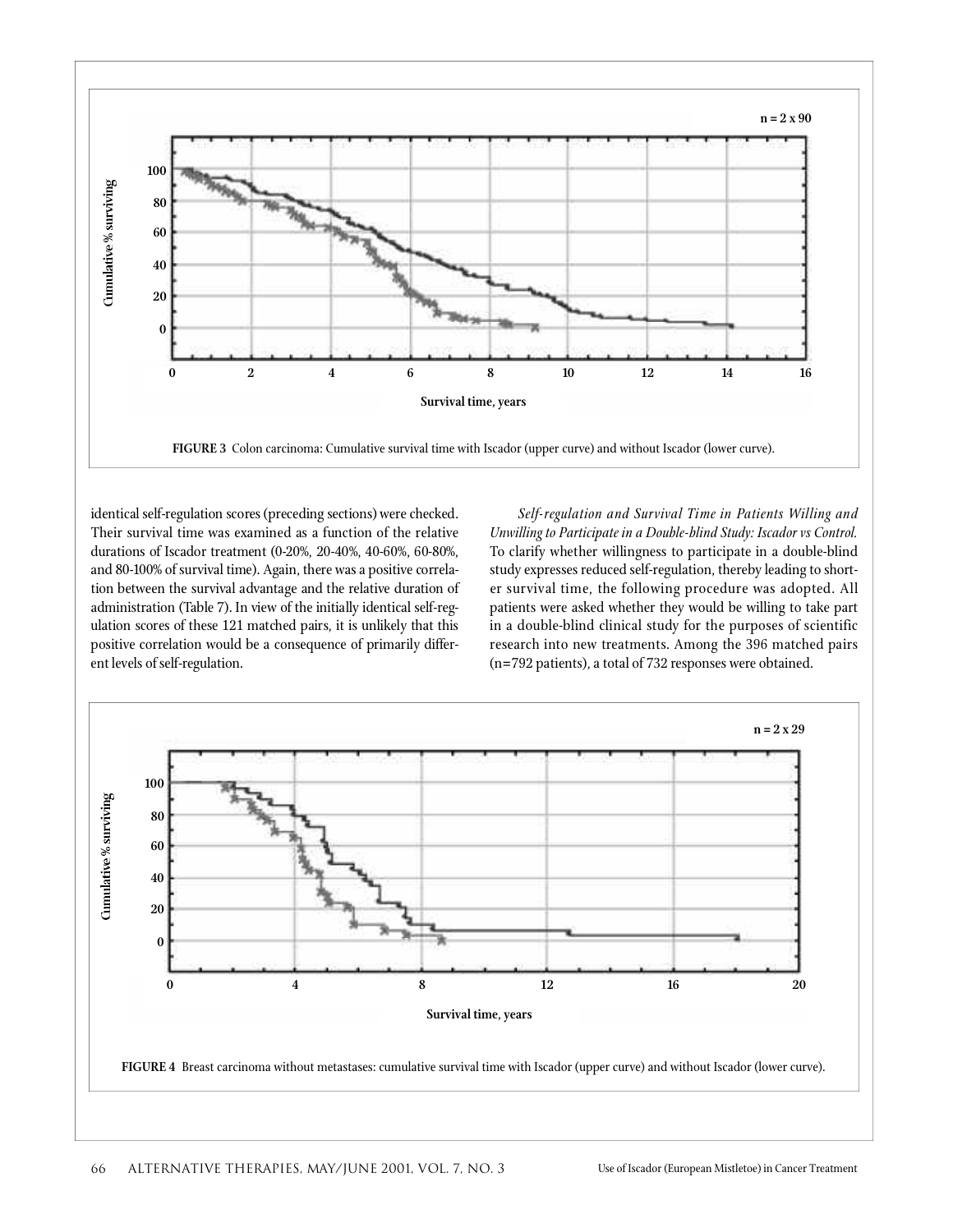

Patients unwilling to participate in a double-blind study  $(n= 546)$  were found to exhibit superior results compared to patients who were willing to participate ( $n = 186$ ), with higher mean self-regulation (3.69 vs 2.81) and a longer mean survival time (3.87 vs 2.46 years).

In 26 of the 396 pairs, both patients were willing to participate, whereas in 205 pairs neither patient was willing. Among the 26 pairs in which both members were willing to participate, the mean self-regulation values (2.69 vs 2.65) and mean survival times  $(2.41 \text{ vs } 2.42 \text{ years})$  did not differ between the Iscadortreated and control patients. By contrast, in the 205 pairs in which both members were unwilling to participate, the mean values in the Iscador-treated group were better than those in the control group (self-regulation, 3.92 vs 3.45; survival time, 4.55 vs 3.25 years; Table 8). Apparently, willingness to take part in a double-blind study had an influence on the outcome of Iscador

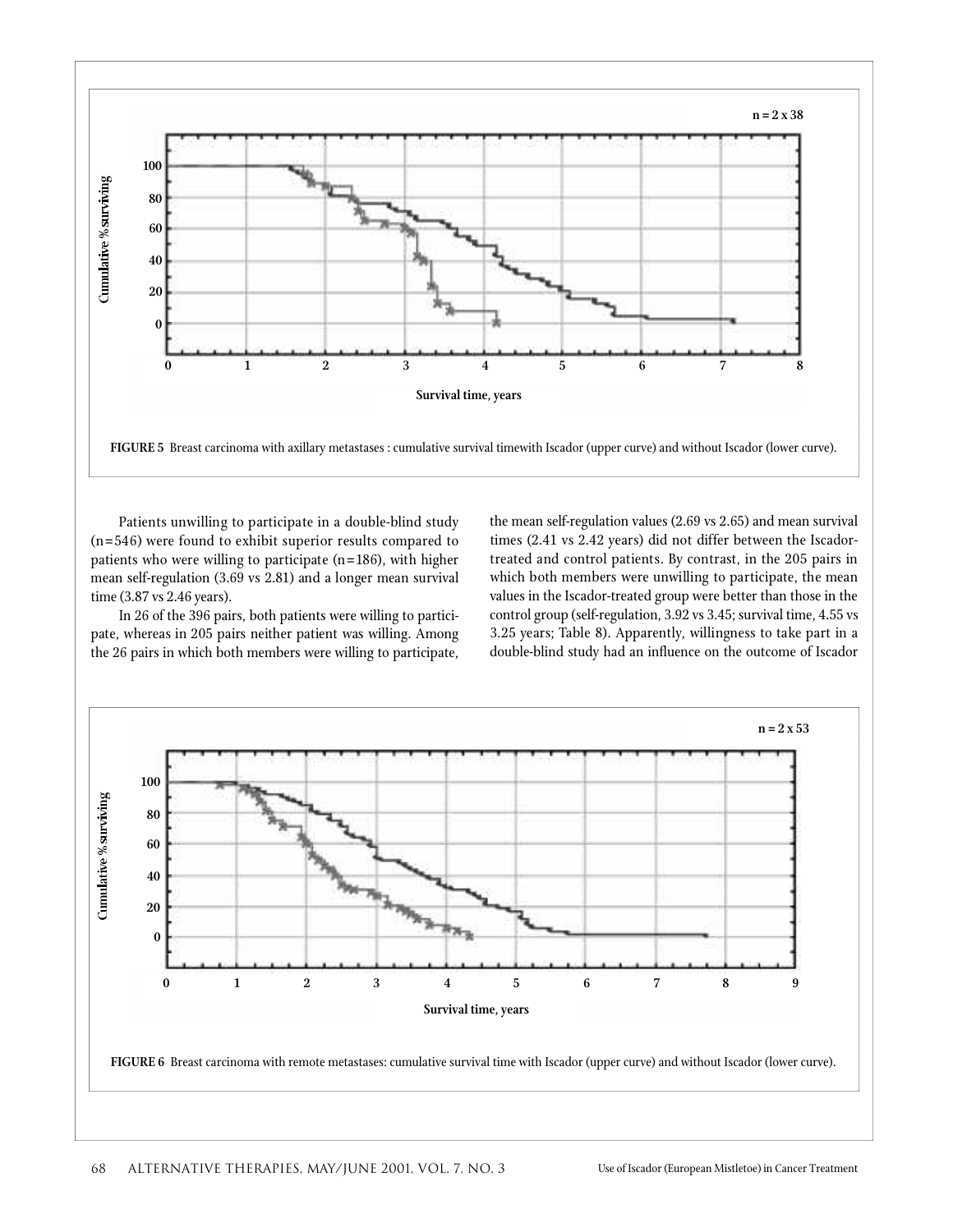

treatment (possibly via self-regulation); survival advantage with Iscador treatment was seen only in the patients unwilling to participate in a double-blind study.

#### **Randomized, Prospective, Matched-pair Studies**

Self-regulation: Iscador vs Control. In both randomized matched-pair studies (39 pairs and 17 pairs), the mean self-regulation values increased distinctly after 3 months of treatment with Iscador, from 3.41 to 3.87  $(+0.46)$  in the first study and from 2.92 to 3.70  $(+0.78)$  in the second study. In the control patients, self-regulation ratings decreased slightly or increased only marginally from 3.85 to 3.62 (–0.23) and from 2.87 to 2.99 (+0.12) (Figure 11).

The difference in the change in self-regulation values was statistically significant in the first study, but not in the second study (Mann-Whitney test, *P*= .022 and *P*=.13). For the entire

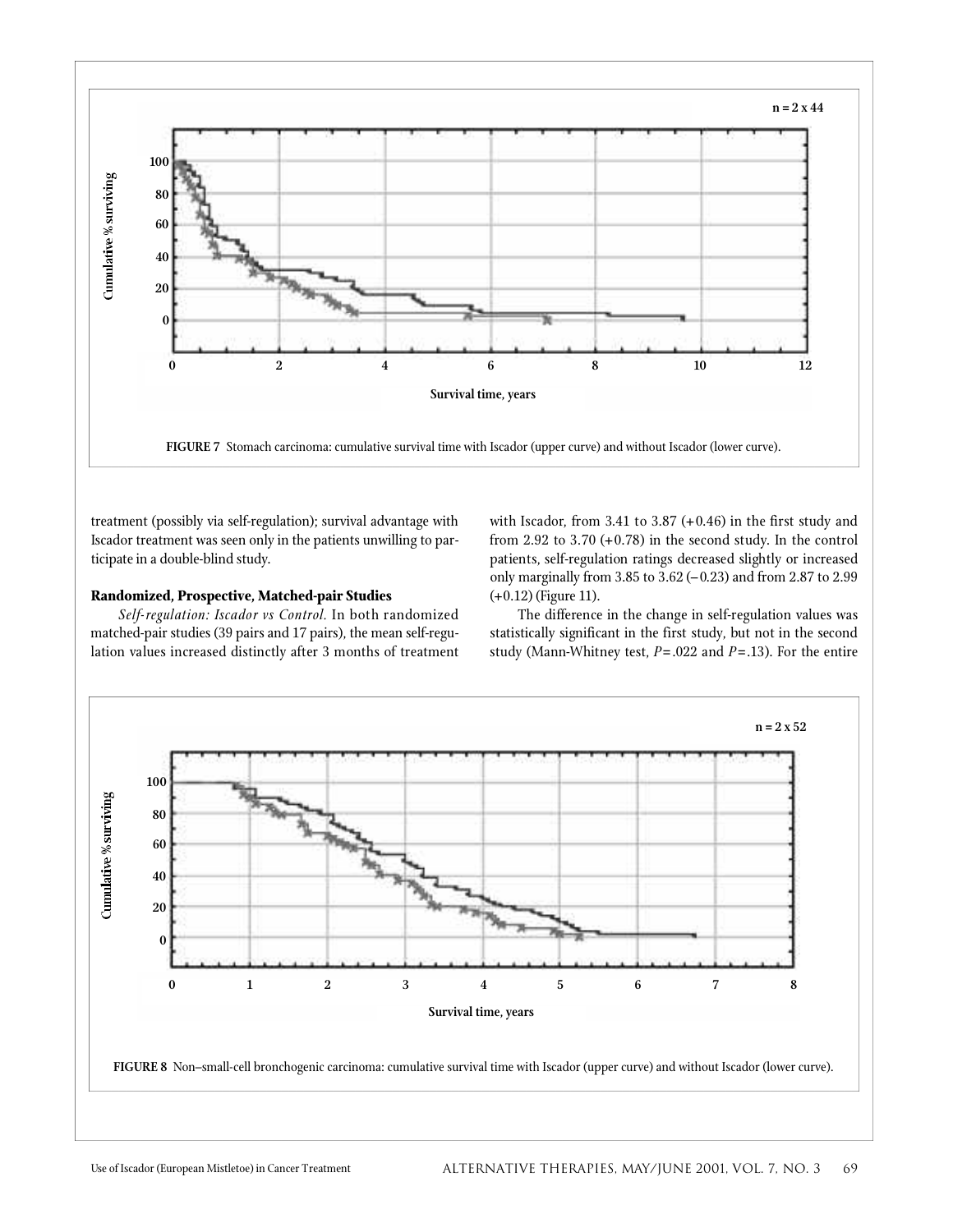

pool of 56 pairs of patients in the 2 studies, the change in selfregulation in the Iscador group (+ 0.56) differed significantly (*P*= .005) from that in the control group (–0.13).

*Survival Time: Iscador vs Control. In the first matched-pair* study with randomized assignment to treatment group (39 pairs), the mean survival time in patients treated with Iscador was 3.49 years, compared to 2.45 years in the control group. In the second randomized study (17 pairs), the mean survival time was 4.79 years in the group treated with Iscador versus 2.41 years in the control group.

The differences of 1.04 years in the first study and 2.38 years in the second study correspond to longer mean survival times with Iscador treatment of 42% and 99%, respectively (statistically significant *P*= .04 and *P*= .02; log-rank test). The Kaplan-Meier cumulative survival times are shown in Figures 12 and 13.

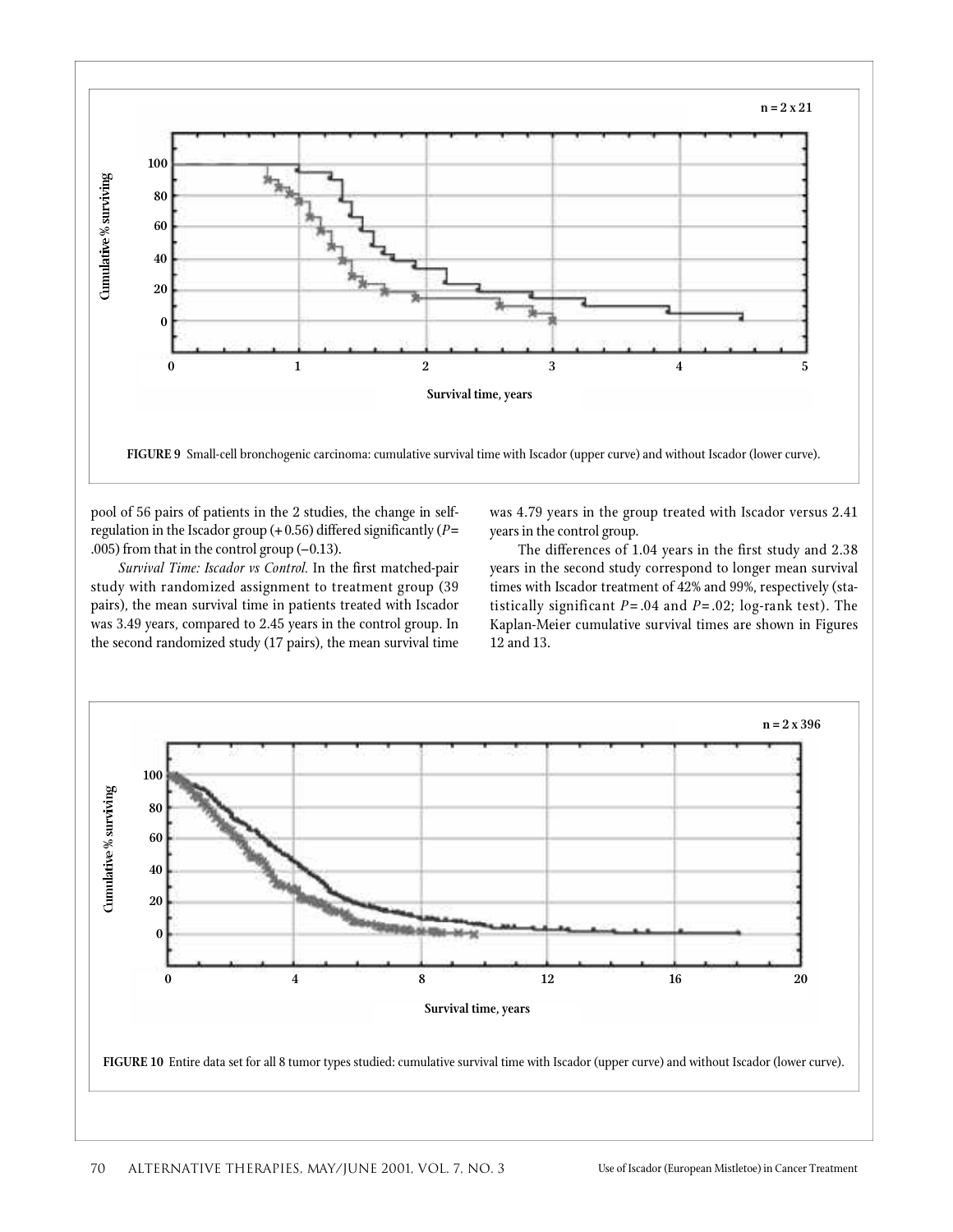|                                                                |                                    | <b>TABLE 4</b> Survival time of patients in the Iscador and control groups with high vs low self-regulation<br>Iscador group |          |                                   | Control group |                           |
|----------------------------------------------------------------|------------------------------------|------------------------------------------------------------------------------------------------------------------------------|----------|-----------------------------------|---------------|---------------------------|
| <b>Self-regulation score</b><br>at time of first<br>assessment | No. $(\%)$ of pairs<br>of patients | Mean survival time, years                                                                                                    |          | $No.$ (%) of pairs<br>of patients |               | Mean survival time, years |
|                                                                | (4)<br>16                          | 2.07                                                                                                                         |          | (4)<br>16                         | 1.33          |                           |
| 2                                                              | 46 (12)                            | 2.09<br>◡                                                                                                                    | Increase | (20)<br>78                        | 1.82          | ◡<br>Increase             |
| 3                                                              | 126 (32)                           | 3.13                                                                                                                         | in       | 159 (40)                          | 2.88          | in                        |
| 4                                                              | 103(26)                            | ↓<br>4.36                                                                                                                    | survival | (24)<br>96                        | 3.64          | survival<br>◡             |
| 5                                                              | (12)<br>49                         | 5.95                                                                                                                         | time     | (8)<br>31                         | 4.44          | time                      |
| 6                                                              | 56 (14)                            | 7.38                                                                                                                         |          | 16<br>(4)                         | 6.13          |                           |

4.23

*Survival Time in Pairs Showing the Same Change in Self-regula*tion: Iscador vs Control. The 2 randomized studies included 28 pairs in which self-regulation after 3 months of treatment had either increased, remained unchanged, or decreased in both patients. When self-regulation increased, the Iscador-treated patients had a mean survival advantage of 3.83 years over the control patients; however, when self-regulation decreased or remained constant, the mean survival advantage under Iscador was only 0.51 and 0.28 years, respectively (Table 9).

396(100)

## **DISCUSSION**

Total

The results described in the preceding sections were obtained from a prospective long-term epidemiological study of 10 226 cancer patients conducted to identify factors that promote a favorable clinical course, particularly in relation to psychosomatic self-regulation. This program included nonrandomized and randomized prospective matched-pair studies related to Iscador treatment and its interactions with self-regulation. Iscador is one of the mistletoe (*Viscum album*) extracts developed in anthroposophical medicine<sup>14</sup>; it is the most widely used complementary cancer treatment in Germany.<sup>15</sup>

Prospective matched-pair studies, even when they are not randomized, have high internal validity (based on prospective pair matching and neutralization of dropouts by excluding the corresponding matched patients). It has been claimed that nonrandomized studies routinely lead to false-positive conclusions about efficacy, <sup>16</sup> but empirically this claim has been shown to be wrong.<sup>17-19</sup> Many methodologists advocate well-done nonrandomized studies,<sup>20</sup> warn against their "dogmatic rejection,"<sup>21</sup> or even consider them to be the "future of clinical research."<sup>22</sup> Beyond this, our systemic epidemiology program also included exemplary randomized studies that further strengthen the internal validity. On the other hand, our nonrandomized matchedpair studies had a high level of external validity because they assessed the reality of everyday therapy quite authentically. Even the 2 randomized matched-pair studies avoided the artificial experiment situation, because the patients were treated by their own physicians. Therefore, these results arrive at an integration of high internal *and* external validity that neither the randomized nor the nonrandomized studies alone could afford.

16 (4) 396 (100) 6.13 3.05

The results of our studies favor Iscador treatment. In the nonrandomized matched-pair study, the mean survival time was longer in patients treated with Iscador than in control groups for all cancer diagnoses considered, including rectum carcinoma, colon carcinoma, stomach carcinoma, small cell and non–smallcell bronchogenic carcinoma, and breast carcinoma without metastases, with axillary metastases, and with distant metastases. For 6 of these 8 diagnoses, the difference in favor of

| Self-regulation | No. of            | Mean survival time, years | <b>Difference</b> |              | D        |                 |
|-----------------|-------------------|---------------------------|-------------------|--------------|----------|-----------------|
| score           | pairs of patients | <b>Iscador</b> group      | Control group     | <b>Years</b> | %        | (log-rank test) |
| 1, 2            |                   | 1.23                      | 1.23              | 0.00         | $\theta$ | .79             |
| 3               | 58                | 2.97                      | 2.53              | 0.44         | 17       | $.12\,$         |
|                 | 31                | 4.79                      | 3.73              | 1.06         | 28       | .06             |
| 5,6             | 15                | 8.09                      | 5.19              | 2.90         | 56       | .03             |
| $1-6$           | 121               | 3.82                      | 2.98              | 0.84         | 28       | .01             |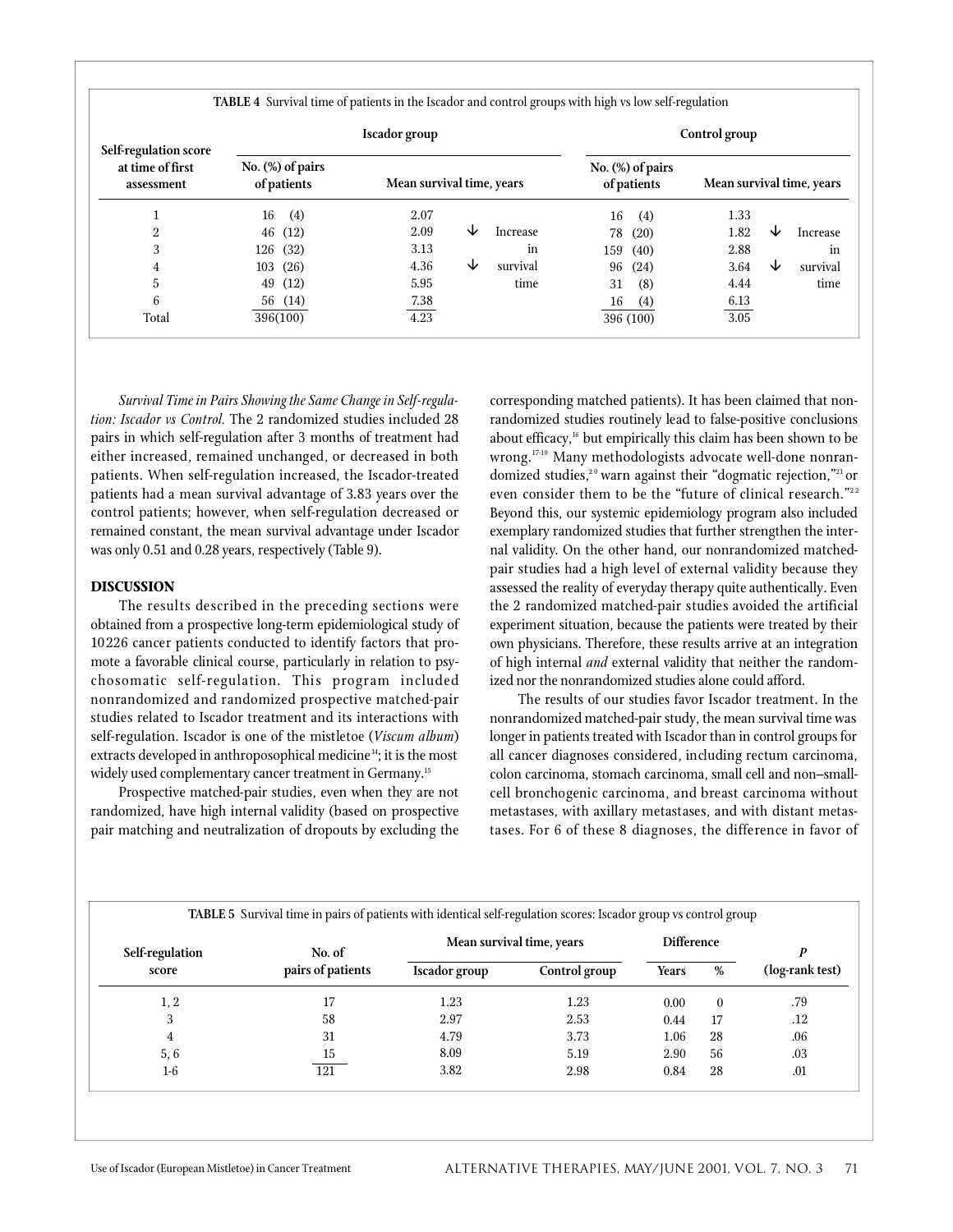**TABLE 6** Survival time as a function of the relative duration of treatment with Iscador: Iscador group vs control group

|                                                      |                   |                           |               | $\overline{\phantom{0}}$<br>$\mathbf{r}$ |     | $\tilde{}$<br>$\overline{\phantom{a}}$ |  |
|------------------------------------------------------|-------------------|---------------------------|---------------|------------------------------------------|-----|----------------------------------------|--|
| <b>Duration of treatment</b><br>relative to survival | No. of            | Mean survival time, years |               | <b>Difference</b>                        |     | D                                      |  |
| time, %                                              | pairs of patients | Iscador group             | Control group | <b>Years</b>                             | %   | (log-rank test)                        |  |
| $0 - 20$                                             | 41                | 3.44                      | 3.42          | 0.02                                     |     | .94                                    |  |
| 20-40                                                | 117               | 3.89                      | 3.16          | 0.73                                     | 23  | .02                                    |  |
| 40-60                                                | 108               | 3.44                      | 2.70          | 0.74                                     | 27  | .02                                    |  |
| 60-80                                                | 78                | 4.39                      | 2.88          | 1.51                                     | 52  | $-.001$                                |  |
| 80-100                                               | 52                | 7.08                      | 3.48          | 3.60                                     | 103 | < .001                                 |  |
| $0 - 100$                                            | 396               | 4.23                      | 3.05          | 1.18                                     | 39  | $-.001$                                |  |
|                                                      |                   |                           |               |                                          |     |                                        |  |

Is cador was statistically significant  $(P<.05)$ , and it was highly significant in 4 of them (*P*< .01). For the whole group of 396 pairs, the difference was highly significant (*P*<.001; Table 2 and Figures 2-10).

These results were confirmed by the 2 randomized studies (Figures 12 and 13). The numerical value (99%) for survival advantage of the Iscador-treated group in the second of these 2 studies has a large statistical variation, owing to the small number of patients (17 pairs), meaning that statistical differentiation from the results of the prospective studies was not possible. One criticism of the first of the 2 randomized studies might be that deviations from the matching criteria were tolerated in sex, birth year, and year of first diagnosis. However, no statistically significant differences were found between Iscador-treated patients and the control group with respect to these criteria, and tumorspecific criteria (Table 1) were firmly matched. Above all, matching was followed by randomization.

At the first interview, more Iscador-treated patients than control patients exhibited high self-regulation values (Table 4). This raises the question of whether in the nonrandomized study the survival advantage of patients treated with Iscador was not merely a consequence of initially better self-regulation in these patients. However, Iscador-treated patients with initial self-regulation values equal to those of matched control patients still exhibited a mean survival advantage of 28% over the control patients (3.82 vs 2.98 years; Table 5); therefore, this 28% survival advantage cannot be a consequence of better primary self-regulation among the Iscador-treated patients. Contrarily, selecting patients with equal self-regulation can induce a bias *against* the group of Iscador patients, because they already had been treated with Iscador before the first interview. However, any positive effects on self-regulation (and survival) of this previous Iscador treatment is leveled out in these 121 pairs.

Another bias against Iscador treatment—not only in the nonrandomized study, but also in the randomized studiescould arise as a consequence of the evaluation not taking into account the causes of death. All deaths not directly caused by a malignant illness would tend to conceal the specific life-prolonging anticancer effect of the treatment when compared with the control group.

The patients treated with Iscador for short periods (0-20%) of the survival time) had no mean survival advantage over the control patients (Table 6). This suggests that a minimum period of treatment is necessary for Iscador to exert any appreciable survival-prolonging effect. It is also possible that the groups with shorter treatment periods contained many patients who had experienced inconstant or erratic treatment with Iscador. No information on this topic can be gleaned from the recorded data. On the other hand, the longer the period of treatment with Iscador, the clearer the survival advantage (Table 6).

| <b>TABLE 7</b> Survival time as a function of the relative duration of Iscador treatment<br>in patients with initially identical self-regulation: Iscador group vs control group |                   |                           |               |                   |                |                 |  |
|----------------------------------------------------------------------------------------------------------------------------------------------------------------------------------|-------------------|---------------------------|---------------|-------------------|----------------|-----------------|--|
| Duration of treatment rel-<br>ative to survival                                                                                                                                  | No. of            | Mean survival time, years |               | <b>Difference</b> |                | P               |  |
| time, %                                                                                                                                                                          | pairs of patients | <b>Iscador</b> group      | Control group | <b>Years</b>      | %              | (log-rank test) |  |
| $0 - 20$                                                                                                                                                                         | 13                | 2.32                      | 2.28          | 0.04              | $\overline{2}$ | > 0.99          |  |
| $20-40$                                                                                                                                                                          | 39                | 3.38                      | 3.06          | 0.32              | 10             | .63             |  |
| 40-60                                                                                                                                                                            | 39                | 4.11                      | 3.08          | 1.03              | 33             | .11             |  |
| 60-80                                                                                                                                                                            | 22                | 4.27                      | 2.92          | 1.35              | 46             | .09             |  |
| 80-100                                                                                                                                                                           | 8                 | 5.85                      | 3.44          | 2.41              | 70             | .03             |  |
| $0-100$                                                                                                                                                                          | 121               | 3.82                      | 2.98          | 0.84              | 28             | .01             |  |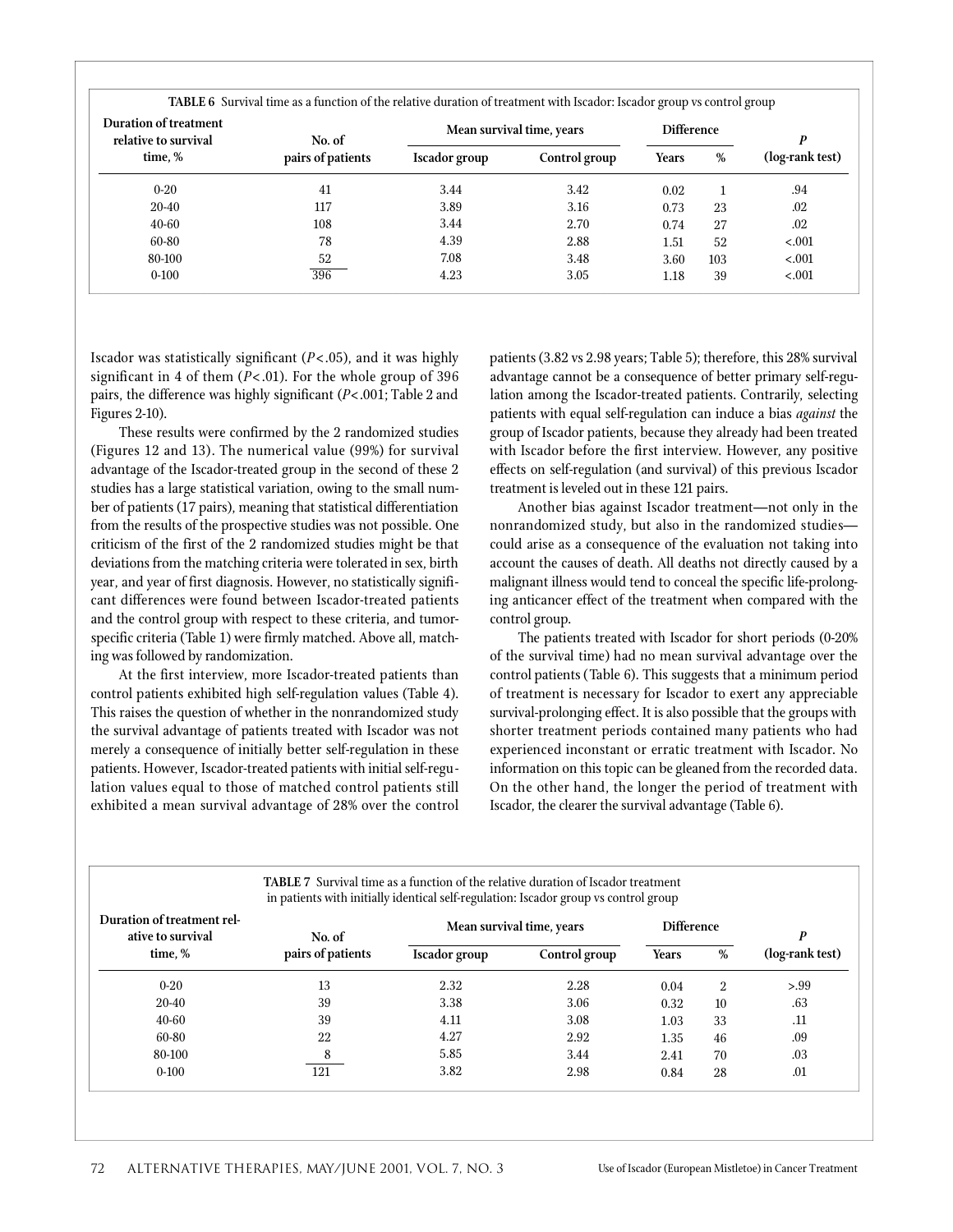| TABLE 8 Self-regulation and survival time in patients willing and unwilling to participate in a double-blind study: Iscador group vs control group |                   |               |                            |            |      |                             |               |  |
|----------------------------------------------------------------------------------------------------------------------------------------------------|-------------------|---------------|----------------------------|------------|------|-----------------------------|---------------|--|
| Willing to take part in                                                                                                                            | No. of            |               | Self-regulation score<br>D |            |      | Mean survival time, years   | $P$ (log-rank |  |
| double-blind study                                                                                                                                 | pairs of patients | Iscador group | Control group              | $(U$ test) |      | Iscador group Control group | test)         |  |
| Yes                                                                                                                                                | 26                | 2.69          | 2.65                       | .73        | 2.41 | 2.42                        | .88           |  |
| No                                                                                                                                                 | 205               | 3.92          | 3.45                       | $-.001$    | 4.55 | 3.25                        | $-.001$       |  |

Because the pairing of patients was done by hand, and the study workers responsible were not blinded as to which patient was treated with Iscador, we must consider whether the pairmatching was subject to a subtle selection bias. This appears unlikely, however, for the following reasons: (1) the study personnel involved had no preference for Iscador, and (2) the patients in the Iscador group were on average only 0.05 years older and their initial diagnosis had on average been made only 0.18 years earlier, indicating that overall matching was very precise. Above all, the argument of a subtle selection bias is ruled out in the case of the randomized studies, when matching was followed by randomization.

There might be criticism against the 2 randomized studies because of their relatively small number of patients  $(2 \times 39 = 78)$ ;  $2 \times 17 = 34$ ). Such criticism, however, is not justified. Large randomized studies are only necessary when treatment effects are small.<sup>23</sup> In the case of our randomized studies, both displayed statistically significant results; therefore, effects were obviously large enough and the number of patients was sufficient.

Because the patients have not been blinded to Iscador treatment, the question of a possible placebo effect remains. In light of our findings on self-regulation, the placebo question takes on a new dimension. Self-regulation means the precise opposite of a passive placebo effect stemming from simple belief in the effec-

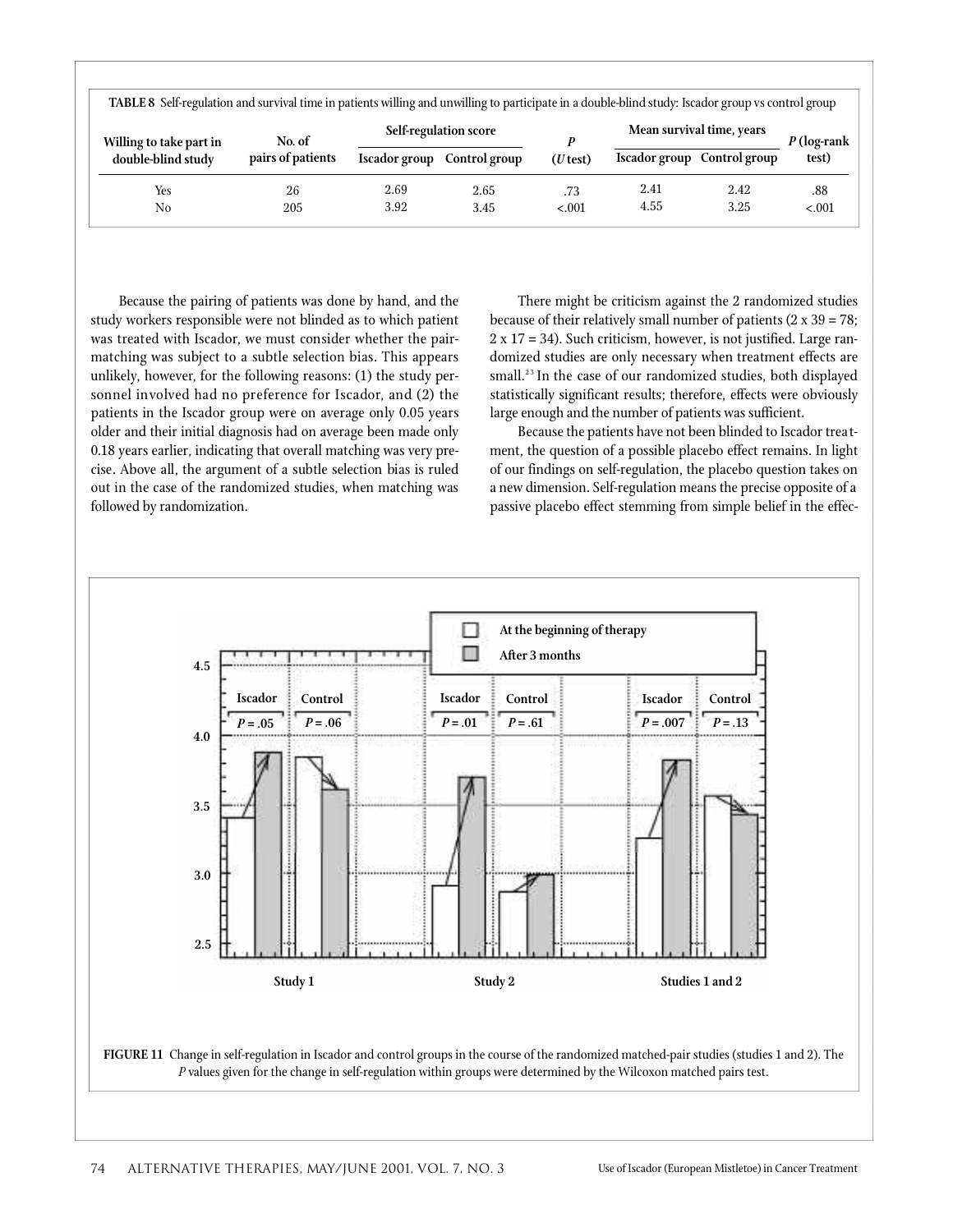

tiveness of the treatment. Self-regulation is the ability actively to achieve well-being, inner equilibrium, appropriate stimulation, a feeling of competence, and a sense of being able to control stressful situations; thus, it includes also compliance with therapies that are deemed effective in the eyes of the patient. Indeed, higher self-regulation values were not only associated with longer survival times (Table 4); the Iscador groups included relatively more patients with high self-regulation values (Table 4).

However, these high self-regulation values could themselves be caused or induced by Iscador treatment already under way at the time of the initial assessment. The likeliness of this assumption is illustrated by the results of the 2 randomized studies, in which the increase in self-regulation values in patients treated with Iscador is significantly greater than that seen in the control groups (Figure 11). There seems to be a synergistic effect between Iscador treatment and self-regulation. In the 121 matched pairs with

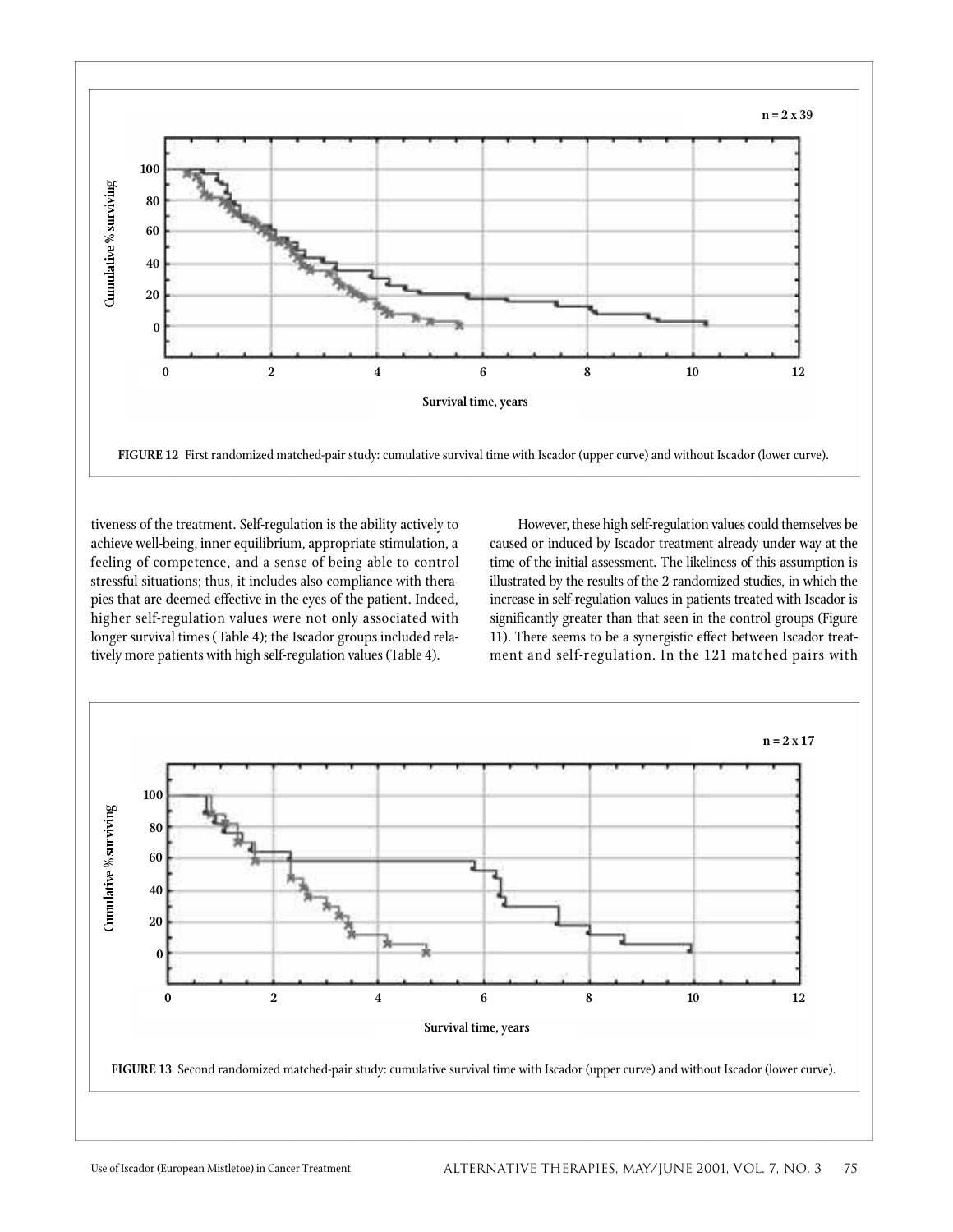**TABLE 9** Survival time in pairs showing the same change in self-regulation: Iscador group vs control group

| <b>Change in</b> | No. of            |               | Mean survival time, years |                      |                 |
|------------------|-------------------|---------------|---------------------------|----------------------|-----------------|
| self-regulation  | pairs of patients | Iscador group | Control group             | Difference,<br>vears | (log-rank test) |
| Deteriorated     |                   | 1.14          | 0.63                      | 0.51                 | .04             |
| No change        |                   | 2.65          | 2.37                      | 0.28                 | .45             |
| Improved         |                   | 8.07          | 4.18                      | 3.89                 | .006            |

identical self-regulation values, the higher the selfregulation of the pair, the greater the survival advantage of patients treated with Iscador (Table 5). Likewise, in the 2 randomized studies there were stronger effects of Iscador treatment when it was accompanied by a rise in self-regulation values (Table 9).

Whether there is a passive placebo effect (whose existence is questioned by recent research<sup>24,25</sup>) apart from the synergy between Iscador treatment and self-regulation is not ascertainable for methodological reasons. In potential participants in a double-blind study, both the self-regulation values and the survival advantage in patients treated with Iscador were smaller than those in patients unwilling to participate (Table 8). This result is consistent with the concept of self-regulation (because participation in a double-blind study, at least under conditions of healthcare in Germany, seems to ask for reduced activity levels, feelings of competence, and control of the situation). This result not only means that a double-blind study is not appropriate for evidencing the efficacy of Iscador, but also that a possible placebo effect cannot be subtracted. Yet for the successfully treated patient, this issue is purely academic and irrelevant; for him or her, the outcome within the real treatment situation in everyday clinical practice counts, and this result can be optimally assessed—validly and reliably—by integrating pair-matching and randomization in a prospective cohort study.

The described results of mistletoe treatment confirm the results obtained in earlier clinical studies on mistletoe; in most of these studies, the survival time of mistletoe-treated patients was superior to that in (usually historical) control groups.<sup>11</sup> A recently published randomized study<sup>26</sup> on head and neck cancer patients did not show superior survival for mistletoe-treated patients. However, a mistletoe preparation was used that was standardized to a very low dose of ML-I, neglecting the other antitumoral active ingredients of mistletoe extracts and processed differently from mistletoe products in anthroposophical medicine. On the other hand, our results shed light on the outcomes of another trial that was supposed not to have shown survival advantage either.<sup>13</sup> It was the most methodologically rigorous Iscador study carried out to date: a placebo-controlled randomized trial of patients with non–small-cell brochogenic carcinoma.<sup>27</sup> However, Iscador patients in that trial had a 20% longer mean survival time than did control patients, similar to our results for non-small-cell bronchogenic cancer (18%) (Table 2). Statistical significance may

have been missed in that trial, because the originally intended number of participants was not reached.

## **CONCLUSION**

Mistletoe extracts, which contain a complex of oncologically relevant active substances and exert a variety of anticancer effects, appear to prolong survival times in patients with various tumor types. In the studies described here, efficacy was observed in patients with rectum carcinoma, colon carcinoma, stomach carcinoma, breast carcinoma (with or without axillary metastases or remote metastases), and small cell and non-small-cell bronchogenic carcinoma. The study findings support the claim of anthroposophical medicine that mistletoe therapy is generally effective for treating cancer, irrespective of tumor type.<sup>28</sup> Iscador treatment seems to exert general oncological effects that are not confined to specific tumor cells. An important effect of Iscador, according to our findings, is that it can enhance patients' self-regulation.

#### **Acknowledgments**

We are grateful for support of this work by Deutsche Forschungsgemeinschaft, Bonn, Germany; Deutsche Krebshilfe, Bonn, Germany; Eduard Aeberhardt Stiftung, Zürich, Switzerland; Institute of Psychiatry, University of London, England; Institute of Social Medicine, University of Heidelberg, Germany; University Association, Heidelberg, Germany; and the Society for Cancer Research, Arlesheim, Switzerland.

#### **References**

- 1. Stierlin H, Grossarth-Maticek R. *Krebsrisiken-Überlebenschancen: Wie Körper, Seele und* soziale Umwelt zusammenwirken. Heidelberg, Germany: Carl-Auer-Systeme Verlag; 1999.
- 2. Grossarth-Maticek R, Eysenck HJ. Self-regulation and mortality from cancer, coronary heart disease, and other causes: a prospective study. Pers Indiv Diff. 1995;19:781-795.
- 3. Grossarth-Maticek R. *Systemische Epidemiologie und präventive Verhaltensmedizin chronischer Erkrankungen: Strategien zur Aufrechterhaltung der Gesundheit.* Berlin, Germany: Walter de Gruyter; 1999.
- 4. Grossarth-Maticek R, Schmidt P, Vetter H, et al. Psychotherapy research in oncology. In: Steptoe A, Mathews A, eds. *Health Care and Human Behavior*. New York, NY: Academic Press; 1984:325-341.
- 5. Spiegel D, Bloom JR, Kraemer H, Gottheil E. Effect of psychosocial treatment on survival of patients with metastatic breast cancer. *Lancet.* 1989;2:888-891.
- 6. Grossarth-Maticek R. Das Autonomietraining: Gesundheit und Problemlösung durch *Anregung der Selbstregulation.* 1st ed. Berlin, Germany: Walter de Gruyter; 2000.
- 7. Steiner R. Geisteswissenschaft und Medizin. 6th ed. Dornach, Switzerland: Rudolf Steiner Verlag; 1985.
- 8. Schwabe U, Paffrath D. *Arzneiverordnungsreport 1998.* Heidelberg, Germany: Springer Verlag; 1998.
- 9. Scheer R, Becker H, Berg PA, et al. *Grundlagen der Misteltherapie.* Stuttgart, Germany: Hippokrates Verlag; 1996.
- 10. Büssing A. Apoptose-Induction und DNA-Stabilisierung durch Viscum album L. *Fortsch Komplementärmed.* 1998;5:164-171.